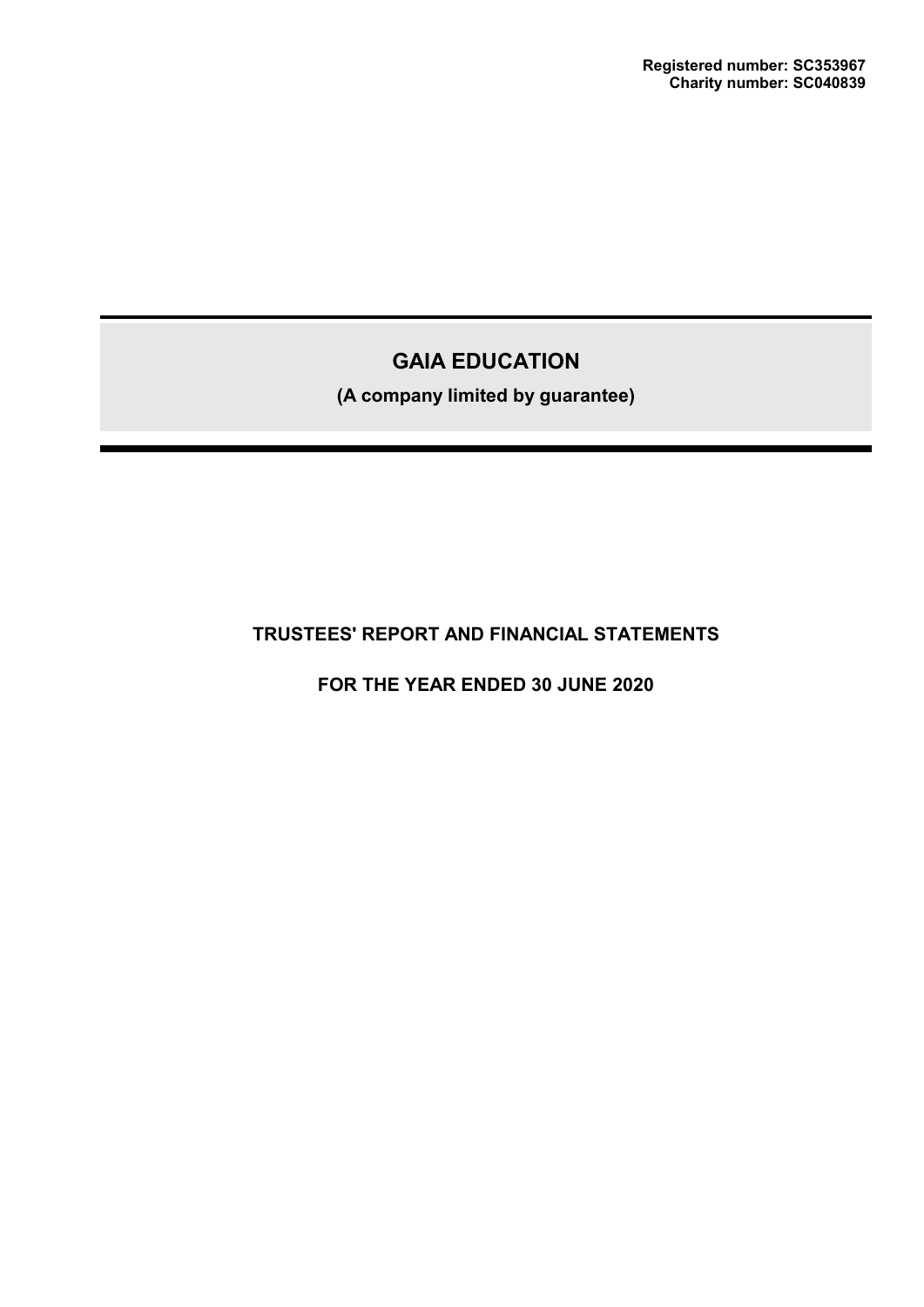**(A company limited by guarantee)**

# **CONTENTS**

|                                                                                              | Page      |
|----------------------------------------------------------------------------------------------|-----------|
| Reference and administrative details of the charitable company, its Trustees and<br>advisers | 1         |
| <b>Trustees' report</b>                                                                      | $2 - 13$  |
| Independent auditor's report on the financial statements                                     | $14 - 17$ |
| <b>Statement of financial activities</b>                                                     | 18        |
| <b>Balance sheet</b>                                                                         | 19        |
| <b>Statement of cash flows</b>                                                               | 20        |
| Notes to the financial statements                                                            | $21 - 37$ |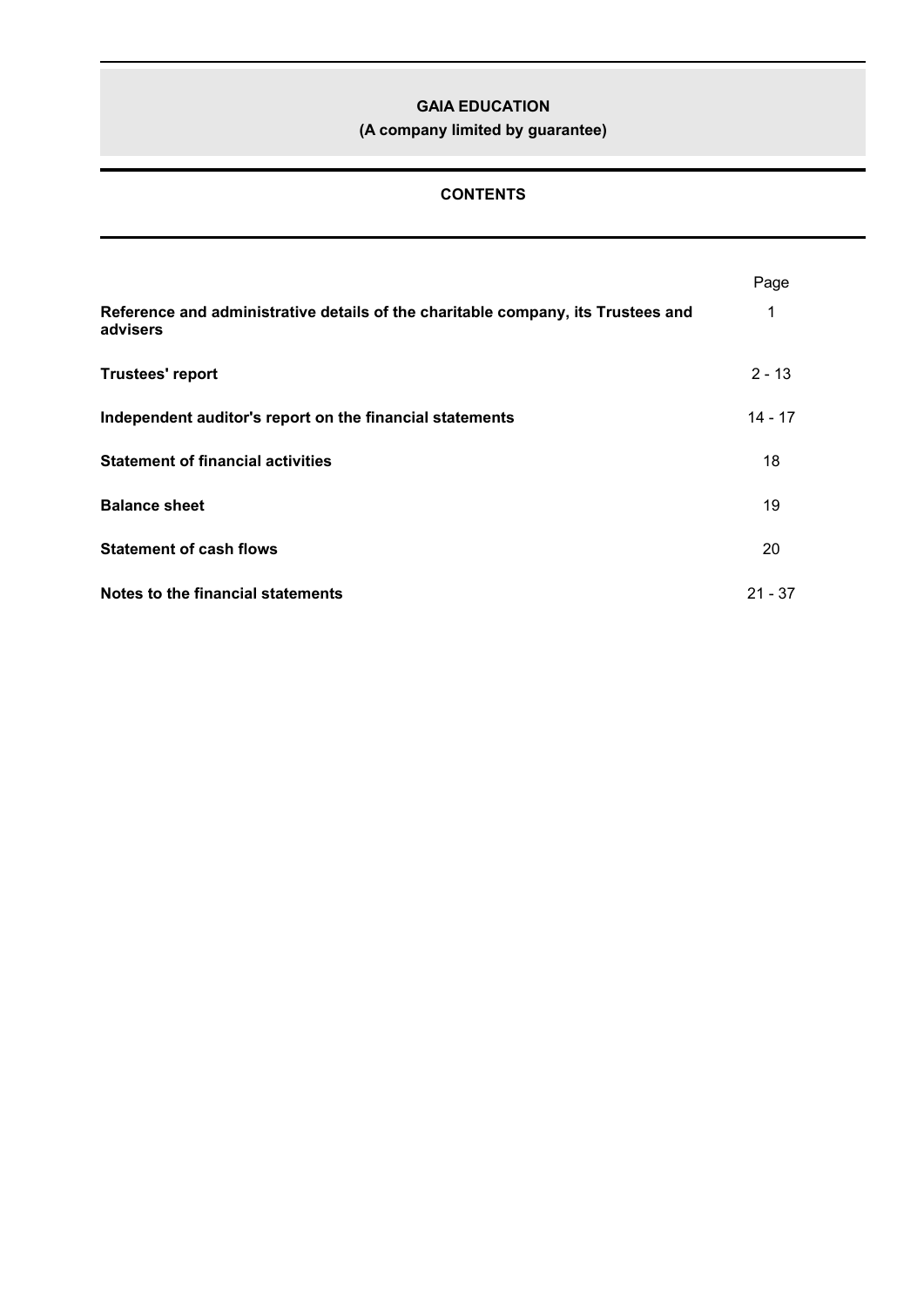**(A company limited by guarantee)**

### **REFERENCE AND ADMINISTRATIVE DETAILS OF THE CHARITABLE COMPANY, ITS TRUSTEES AND ADVISERS FOR THE YEAR ENDED 30 JUNE 2020**

| <b>Trustees</b>                                  | J T Ross Jackson<br>Monica Gomes Picavea<br><b>Timothy Ramshaw Clarke</b><br>John Laurence Clausen                                     |
|--------------------------------------------------|----------------------------------------------------------------------------------------------------------------------------------------|
| <b>Company registered</b><br>number              | SC353967                                                                                                                               |
| <b>Charity registered</b><br>number              | SC040839                                                                                                                               |
| <b>Registered office</b>                         | The Park<br>Findhorn<br>Forres<br><b>IV36 3TS</b>                                                                                      |
| <b>Interim Chief Executive</b><br><b>Officer</b> | Giovanni Ciarlo                                                                                                                        |
| <b>Chief executive officer</b>                   | May East (resigned 30 June 2020)                                                                                                       |
| Independent auditor                              | <b>French Duncan LLP</b><br><b>Chartered Accountants and Statutory Auditors</b><br>56 Palmerston Place<br>Edinburgh<br><b>EH12 5AY</b> |
| <b>Bankers</b>                                   | <b>Triodos Bank</b><br>Deanery Road<br><b>Bristol</b><br><b>BS15AS</b>                                                                 |
|                                                  | <b>Barclays Bank PLC</b><br>1 Churchill Place<br>London<br>E14 5HP                                                                     |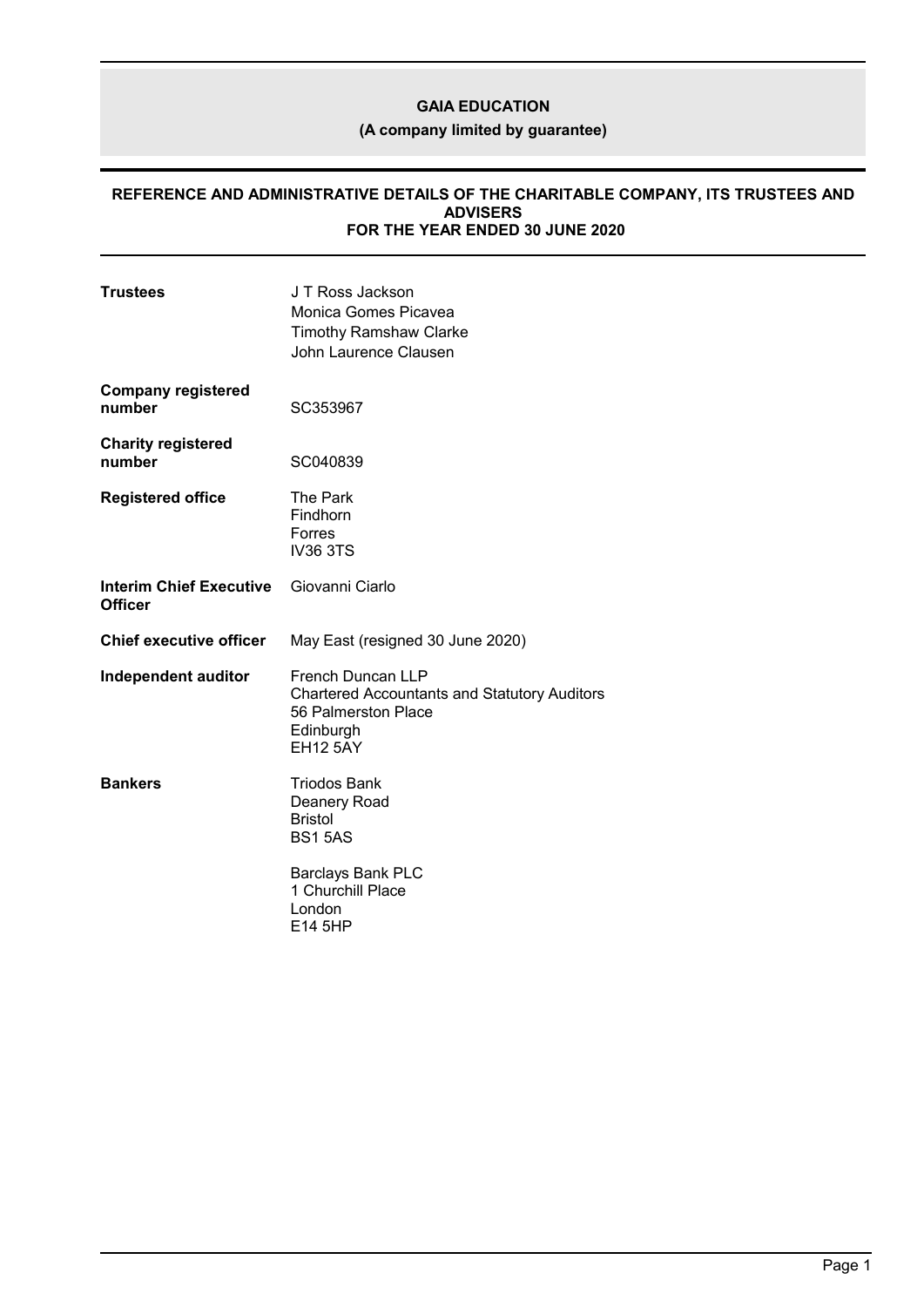**(A company limited by guarantee)**

# **TRUSTEES' REPORT FOR THE YEAR ENDED 30 JUNE 2020**

The Trustees who are also directors of the charitable company for the purposes of company law, present their annual report together with the audited financial statements of the charitable company for the year 1 July 2019 to 30 June 2020. The Annual report serves the purposes of both a Trustees' report and a directors' report under company law. The Trustees confirm that the Annual report and financial statements of the charitable company comply with the current statutory requirements, the requirements of the charitable company's governing document and the provisions of the Statement of Recommended Practice (SORP) applicable to charities preparing their accounts in accordance with the Financial Reporting Standard applicable in the UK and Republic of Ireland (FRS102) (effective 1 January 2019).

Since the charitable company qualifies as small under section 382 of the Companies Act 2006, the Strategic report for medium and large companies under the Companies Act 2006 (Strategic Report and Directors' Report) Regulations 2013 is not required.

## **Objectives and activities**

The charity's objectives are to promote a holistic approach to education for sustainable development by developing curricula for sustainable community design.

The charity's core income-based activities are focused on online courses and to a lesser extent face to face course delivery.

# **COVID 19 Impact**

During the second two quarters of 2019-2020 Gaia Education suspended all face to face activities and directed all staff to work from home until the COVID 19 pandemic could be brought under control by Scotland's authorities. The focus of the last 5 months of the fiscal year shifted to e-learning and products sales. In addition, the online Panorama: Introduction to Sustainability Design course was made available without charge for the duration of the pandemic in order to give people in lockdown an opportunity to explore design for sustainability while at home.

## **Review of Activities and Key Performance Indicators**

#### COVID 19 Impact and Mitigation

Since mid year the Covid 19 pandemic has had a profound impact on our way of life and has created uncertainty across the global community. Although this may impact on future face to face courses, Gaia Education has seen a significant increase in take up of its a-learning programmes which is generating increased income for the organisation.

In response to the global Covid 19 pandemic, Gaia Education has updated its risk register to highlight the impact on face to face training and how this is mitigated by delivery of more e-learning programmes. The organisation experienced a positive impact from COVID 19 as our public increased online activities through our flagship online courses offered (Gaia Education core activities).

The charity also developed a COVID 19 Contingency plan to shift to online work from home while maintaining the office space at the charity's Edinburgh address with strict protocols set by the Scottish government.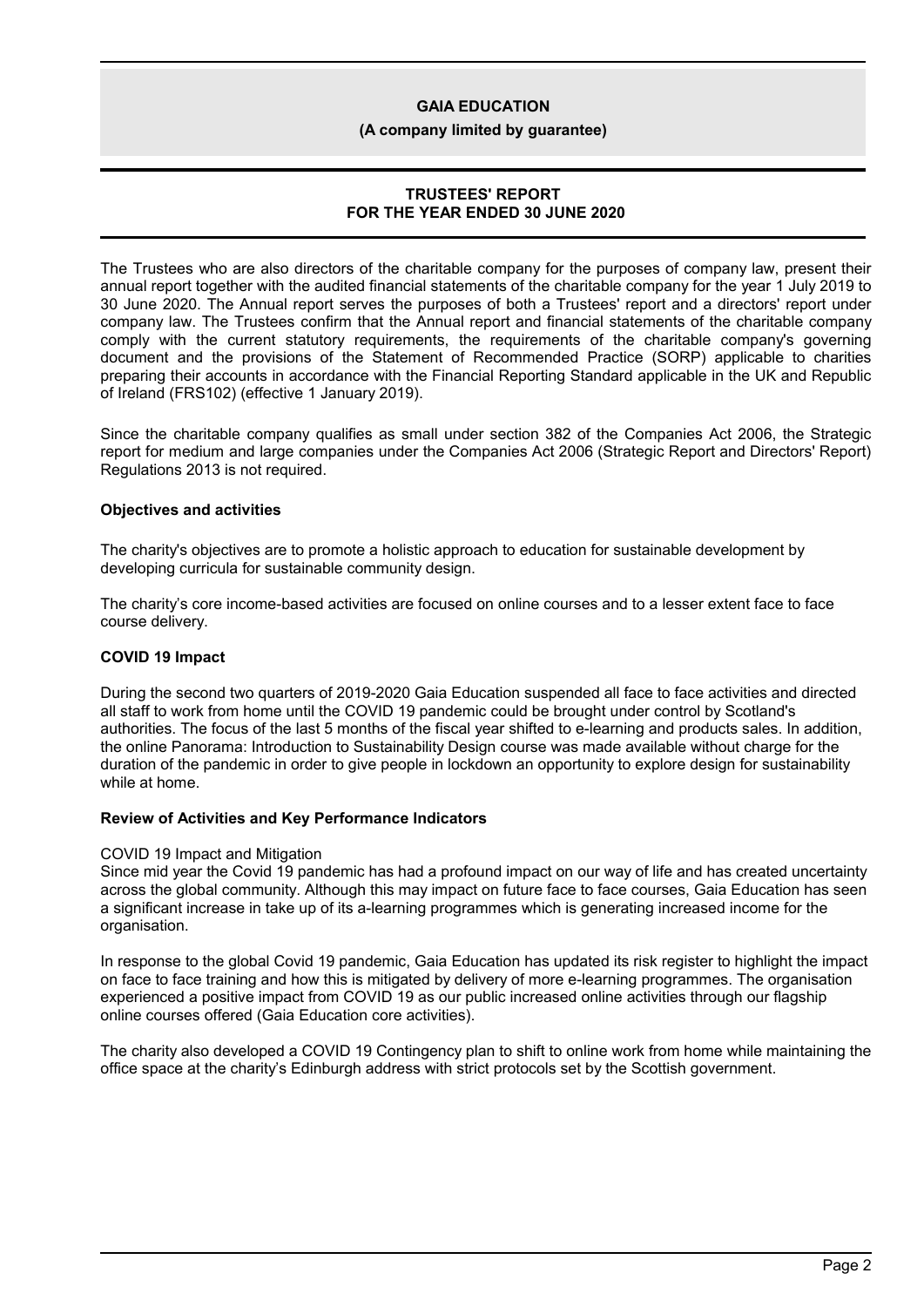### **(A company limited by guarantee)**

### **TRUSTEES' REPORT (CONTINUED) FOR THE YEAR ENDED 30 JUNE 2020**

### **Objectives and activities (continued)**

### **Certified Programmes 2019-2020 Ecovillage Design Education (EDE)**

The Certification Committee, consisting of seven regional experts managed by the Certification Coordinator, is responsible for maintaining a consistent standard for Gaia Education Ecovillage Design Education certified courses. Between 1 July 2019 and 30 June 2020, the Certification Committee has worked in three rounds of certifications: 31 August 2019, 31 December 2019 and 30 April 2020 and reviewed applications from 7 hostsites. The income received from applications was £1,900. In February 2020 all face to face delivery of courses was postponed due to the COVID 19 pandemic.

From 1 July 2019 to 30 June 2020 Gaia Education certified the following courses:

| Country       | Year             | <b>Host Organisation</b>  | <b>Certification</b> |
|---------------|------------------|---------------------------|----------------------|
| Brazil        | <b>July 2019</b> | <b>EDE Belo Horizonte</b> | GE and UN            |
| Italy         | August 2019      | <b>EDE Damanhur</b>       | GE and UN            |
| Thailand      | September 2019   | <b>ALT Thailand</b>       | GE.                  |
| Brazil        | December 2019    | Gaia INkiri               | GE and UN            |
| Germany       | September 2019   | <b>EDE Wandelreise</b>    | GE and UN            |
| <b>Brazil</b> | January 2020     | Gaia INkiri               | GE and UN            |
| Estonia       | January 2020     | Gaia Academy              | GE and UN            |

## **Training of Trainers (ToT)**

ToT offers students the competencies to facilitate transformative learning environments, to act in an interdisciplinary manner and to host multi-stakeholder conversations that enable collaborative action and collective decision-making processes. Over the year Gaia Education has conducted ToTs in Thailand, Brazil, Estonia and Scotland for a total of 51 students, generating a total income of £14,558. Training of Trainers courses were postponed indefinitely due to COVID-19 travel restrictions and health safety issues.

| Country       | <b>Dates</b>   | <b>Host Organisation</b> | <b>Number of Participants</b> |
|---------------|----------------|--------------------------|-------------------------------|
| Thailand      | December 2019  | Thailand                 |                               |
| <b>Brazil</b> | September 2019 | Curitiba Institute       | 24                            |
| Estonia       | October 2019   | Gaia Academy             | 13                            |
| Scotland      | December 2019  | <b>Findhorn</b>          |                               |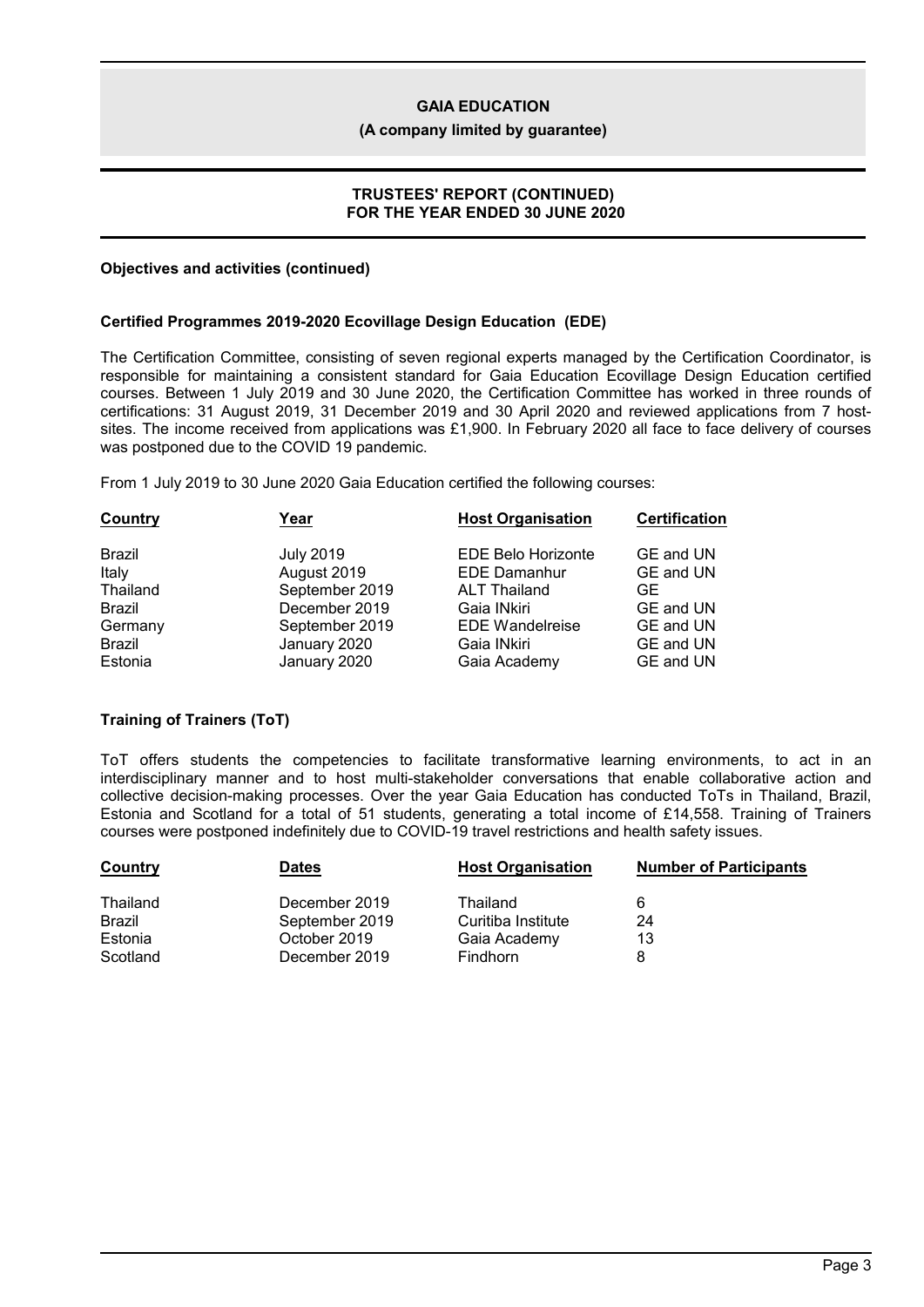### **(A company limited by guarantee)**

### **TRUSTEES' REPORT (CONTINUED) FOR THE YEAR ENDED 30 JUNE 2020**

### **Objectives and activities (continued)**

### **Sustainable Development Goals (SDG) Training of Multipliers (ToM)**

Training of Multipliers was designed to build the capacity of facilitators to hold the vitally important conversations of how to implement the United Nations SDGs at the local and regional scale, in ways that are carefully adapted to the biocultural uniqueness of each location. In February 2020 all face to face delivery of courses was suspended due to the COVID 19 pandemic. SDG training of Multipliers courses were postponed indefinitely due to travel restrictions and health safety issues. During the 2019-2020 fiscal year, Gaia Education conducted the following ToMs in partnership with UNESCO Global Action Programme (UNESCO GAP) bringing in £4,948 of additional income:

| Country   | <b>Dates</b>   | <b>Host Organisation</b>                             | <b>Number of Participants</b> |
|-----------|----------------|------------------------------------------------------|-------------------------------|
| Austria   | September 2019 | <b>ToM Vienna</b><br><b>Platform Footprint</b>       | 43                            |
| Portugal  | September 2019 | ToM IPP<br>Porto                                     | 28                            |
| Australia | February 2020  | <b>ToM Melbourne</b><br>Engineers without<br>borders | 29                            |

## **Educational Tools - SDG Flashcards and Multipliers Handbook**

Convinced that the SDGs should not be separated from the global community who forged them, Gaia Education, in partnership with UNESCO GAP Secretariat, developed the SDG Flashcards educational tool which contain more than 200 questions introducing a whole-systems approach to implementing the Agenda 2030. In the financial year, 241 sets of SDG Flashcards, translated into French, Spanish, Portuguese, Arabic and Russian with the support of the Government of Japan, have been sold, generating an income of £8,408. The SDGs Multipliers Handbook was developed to support stakeholders to prepare and facilitate their own SDG Training of Multipliers using the Flashcards. Translated into French and Spanish with the support of UNESCO GAP, the black-and-white version was downloaded 642 times during the year while the colour version generated £1,598 in sales.

## **E-Learning Programmes and Glocalisers Webinars**

The English track of the Gaia Education Design for Sustainability (GEDS) online programme recorded 150 new registrations across the four dimensions of the year-long course, representing a 40% increase in single dimension sales compared to previous years. The Portuguese GEDS programme recorded 94 new registrations across the four design dimensions, representing triple of the previous year. Meanwhile, the Spanish track of GEDS, recorded 48 new registrations across the 4 dimensions, almost 50% more than last year. The 15-hour Panorama course- Introduction to Designing for Sustainability- recorded more than 500 new registrations, providing an opportunity for potential students to be introduced to Gaia Education's e-learning programmes.

During the year, Gaia Education conducted two online courses in partnership with UNITAR and Strathclyde University: Renewable Energies for Sustainable Development, which enrolled 14 new students in spring of 2020; and the free MOOC Local Water Solutions for Global Challenges which enrolled over 1400 students in the autumn 2019 and spring 2020 courses. We also took 28 registrations for the two interactions of the Exploring Blockchain Frontiers for the SDGs course.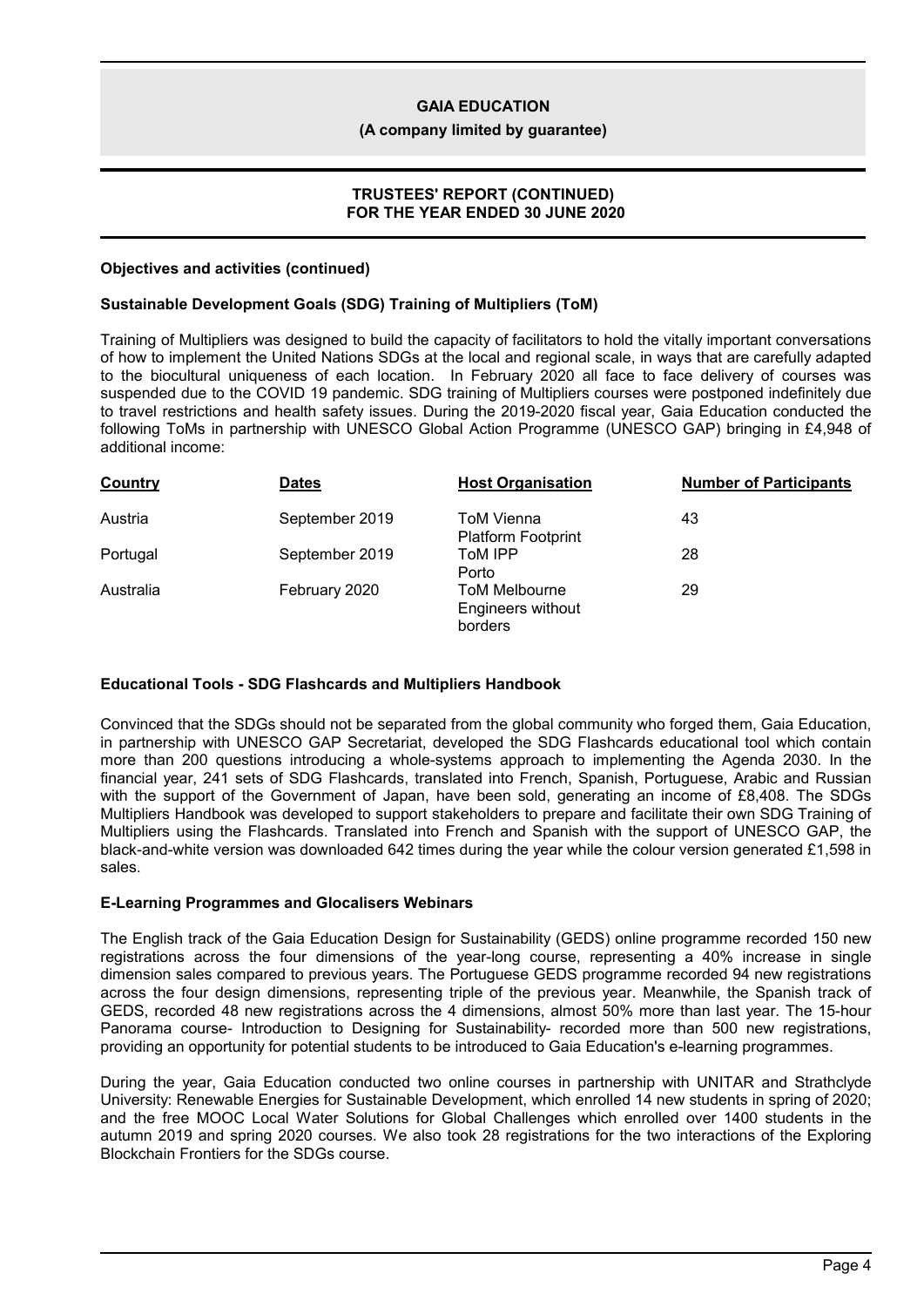### **(A company limited by guarantee)**

### **TRUSTEES' REPORT (CONTINUED) FOR THE YEAR ENDED 30 JUNE 2020**

### **Objectives and activities (continued)**

In addition, 11 new free 'Glocalisers' Webinars and instagram lives on topics related to sustainable development and regenerative practices were offered in conjunction with upcoming online courses. The webinars have attracted over 2000 participants widening the interest of Gaia Education programmes across the globe.

Finally, in 2019-2020, the SDG Africa Programme (SDG-AP) course contents were uploaded to the Gaia Education learning platform and launched in November 2019 during the summit of Nigerian environmental organisations. The SDG-AP was offered twice, once in partnership with Gaia Education's collaborator Envirofly, a not-for-profit education institution focused on the development of programmes for Africa, and a second time in April 2020 in partnership with CirculatE, an African Development and Consulting Firm that engages, advises, builds capacity and supports stakeholders across Africa within the public and private sphere on regenerative and sustainable development concerns.

| <b>Dates</b>     | <b>Number of Participants</b>                                                                                                                                         |
|------------------|-----------------------------------------------------------------------------------------------------------------------------------------------------------------------|
| All year         | 150                                                                                                                                                                   |
|                  |                                                                                                                                                                       |
| All year         | 94                                                                                                                                                                    |
| All year         | 49                                                                                                                                                                    |
| Spring 2020      | 14                                                                                                                                                                    |
| <b>Fall 2019</b> | Over 1.400                                                                                                                                                            |
|                  |                                                                                                                                                                       |
| <b>Fall 2019</b> | 28                                                                                                                                                                    |
|                  |                                                                                                                                                                       |
| <b>Fall 2019</b> | 186                                                                                                                                                                   |
|                  |                                                                                                                                                                       |
|                  | <b>Over 500</b>                                                                                                                                                       |
| All year         | Over 2,000                                                                                                                                                            |
|                  | <b>Revenue</b><br>£56,520<br>£18,646<br>£10,830<br>£1,965<br>£10,100<br>Spring 2020<br>£3.015<br>Spring 2020<br>£2,198<br>Spring 2020<br>£1,140<br>All year<br>£5,166 |

## **Communications & Marketing**

The Communications, Marketing & IT team has worked on improving our systems and website, making it easier to follow our sales and communicate effectively with our customers. We increased our server capacity so we can allocate all the students in our moodle platform. Multiple sources of promotion of Gaia Education programmes were adopted, with social media reaching more than 5 million people through Facebook adverts (63 adverts in total) and targeted newsletters (6,000 newsletters on average per month). The newsletters alone have resulted in more than 50% of all conversions (social media with the other half in conversions), including course registrations and product orders, between 1 July 2019 and 30 June 2020.

#### **National and International Affiliations and Activities**

#### **Ecosystem Restoration Camps**

In 2019 Gaia Education signed a partnership agreement with the Netherlands based Ecosystem Restoration Camps to offer a multi-modules online course on Ecosystem Restoration Design. ERC provided content and a roster of well-known practitioners to deliver course materials, and Gaia Education provided the e-learning platform and marketing and administrative services for the pilot course which was launched in May 2020 with over 100 participants enrolled until the end of June 2020. At the end of the fiscal year the course had brought £66,852 in conversions.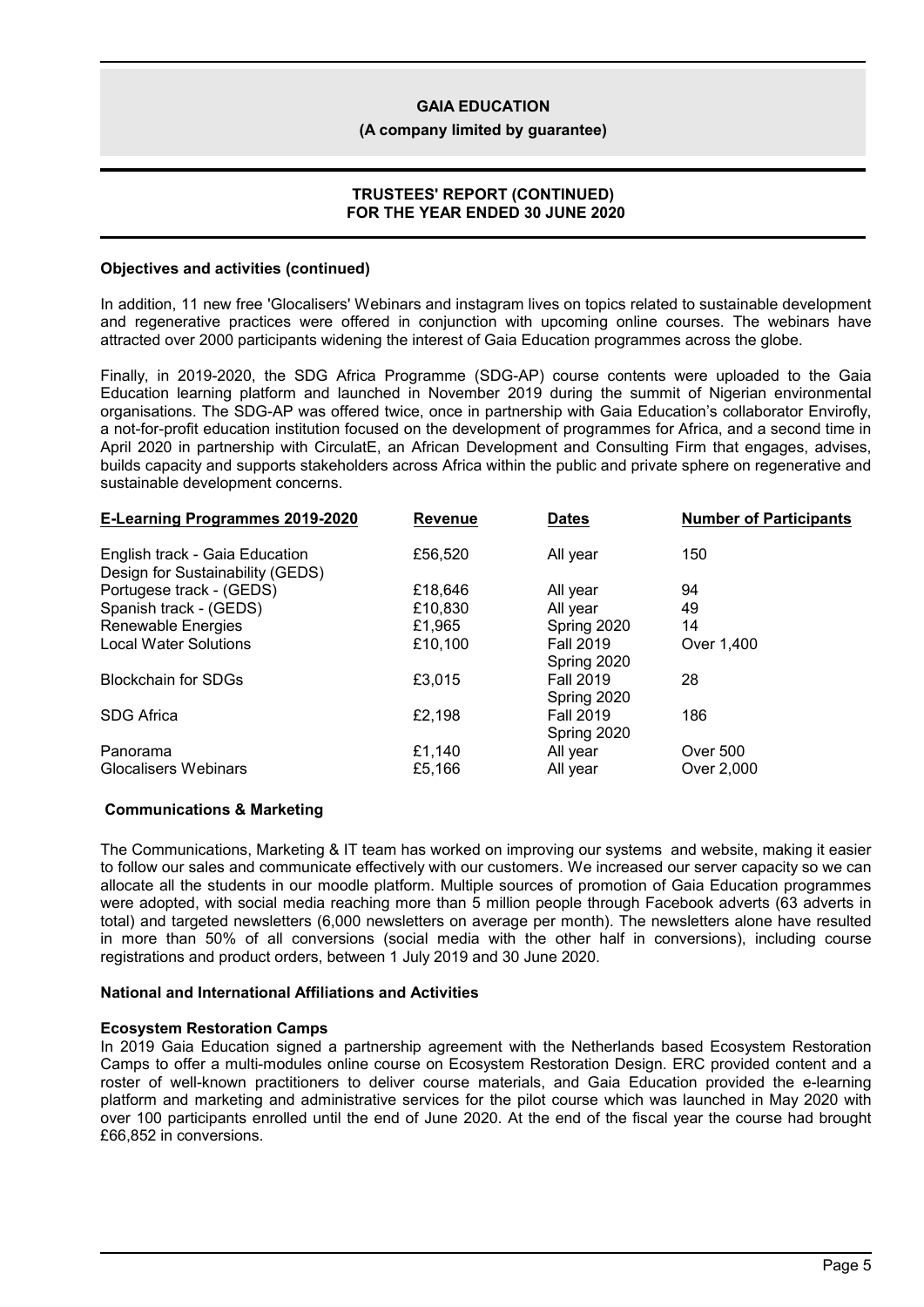**(A company limited by guarantee)**

### **TRUSTEES' REPORT (CONTINUED) FOR THE YEAR ENDED 30 JUNE 2020**

## **Objectives and activities (continued)**

### **ECOLISE**

The European Network for Community-led Initiatives on Climate Change and Sustainability recognises the unprecedented ecological, social, economic and political threats to dignified life on planet earth. ECOLISE sees hope in the rich seam of solutions that are being continuously developed by community-led initiatives across Europe and the world, including those that encompass inner growth, inclusive approaches to collaboration and to the governance of commons and stewardship of ecosystems. During the financial year, Gaia Education joined the consortium of European organisations under the leadership of ECOLISE contributing to Blended Adult Learning for the Social-ecological Transition (BLAST) project. Funded by the Erasmus+ strategic partnerships for adult education programme, the overall aim of the project is the enhancement of transformative learning across Europe. The intellectual outputs include the production of a guide for creating geographically distributed, blended Communities of Practice with a common focus on transformative learning for socio-ecological transition; a competency framework to catalyse, scale and accelerate the transition; and a methodological toolkit for adult educators interested in learning about and utilising methods that support blended learning.

#### **Scotland's International Development Alliance - The Alliance**

Gaia Education's association with the UNGC is the result of many years of official collaborations with the United Nations. More specifically, GE supported the advancement of the Agenda 2030 via multiple courses and the development of educational materials. Through our ongoing work in Zambia with young farmers, we continued to contribute to the UN Sustainable Development Goals in particular with SDG 5- Gender Equality, SDG 15 Life on Land and SDG 13 Climate Action.

## **UN Global Communications, Civil Society Unit**

Gaia Education's association with the UNGC is the result of many years of official collaborations with the United Nations. More specifically, GE supported the advancement of the Agenda 2030 via multiple courses and the development of educational materials. Through our ongoing work in Sicily with young migrants, we continued to contribute to the UN-led Together Campaign that promotes respect, safety and dignity for refugees and migrants to counter the rise in xenophobia and discrimination.

## **UNESCO Global Action Programme (GAP) on Education for Sustainable Development (ESD)**

Gaia Education continued to be an active member of UNESCO GAP on ESD under GAP's Priority Action Area 5: Accelerating sustainable solutions at local level throughout 2019. The overall goal of the GAP is to generate and scale-up action on all levels and in all areas of education and learning to accelerate progress towards sustainable development. During the year, UNESCO-GAP and Gaia Education offered double certification to programmes taking place in Brazil, Estonia, Scotland, Portugal, Thailand, Austria and Australia. And conducted SDGs Training of Multipliers in six countries.

## **UNITAR - United Nations Institute of Training and Research**

A dedicated training arm of the United Nations system. Gaia Education partners with UNITAR and the University of Strathclyde to deliver online courses on Local Water Solutions for Global Problems, supported by the Scottish Government (1,400 students from over 70 countries during this year) and Renewable Energy for Sustainable Development (14 students from 8 countries).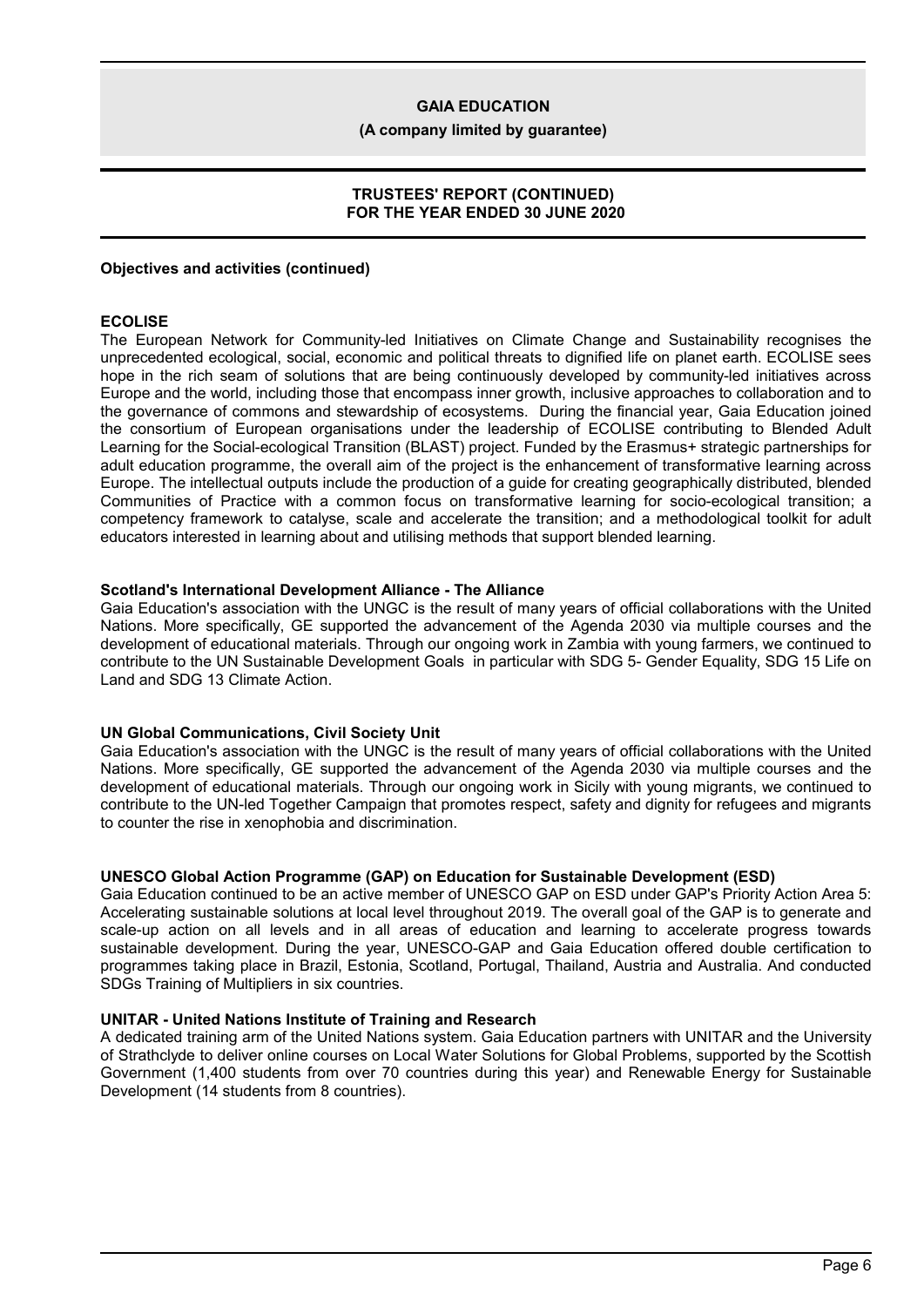**(A company limited by guarantee)**

### **TRUSTEES' REPORT (CONTINUED) FOR THE YEAR ENDED 30 JUNE 2020**

## **Objectives and activities (continued)**

### **Academic Partnerships**

### **Sustainable Management of Cultural Landscape (SUMCULA)**

The objective of the EU funded Strategic Partnership led by the University of Gothenburg, Sweden is the development of courses and didactic resources on Sustainable Management of Cultural Landscapes, Regional Development and Cultural Heritage to be conducted at a Masters level. Members of the partnership cover a wide range of competences. They include University of Pees, Hungary; University of Pannonia, Hungary; Lake Balaton Development Coordination Agency,Hungary; European Ecocycles Society; University of Palermo,Italy; Ecole des Metiers de !'L'environnement,France; Mendel University,Czech Republic; Slovak Agricultural University,Slovakia; University College of Tourism and Ecology,Poland; Universitat Rovira i Virgili,Spain; University of Applied Sciences,Germany and Gaia Education,Scotland. Partners are required to submit case studies related to cultural landscape management to the scientific journal Ecocycles. Gaia Education submitted 4 cases studies thus far in the form of academic papers.

### **University for International Cooperation (UCI)**

For 25 years UCI, at the epicentre of regenerative development in Costa Rica, has been igniting the ecological imagination and ethical entrepreneurial spirit of thousands of Costa Rican and Latin American learners from conservation rangers to women's associations. Gaia Education and UCI launched the Gaia Education Design for Sustainability course in Spanish for a Latin American audience in October 2018.

### **Tallinn University**

Gaia Education and Tallinn University continue to explore collaboration opportunities and in the fiscal year of this report submitted a proposal for EU Funding to develop pedagogical materials for teaching the SDGs to high school students.

## **Project-Based Learning (PBL) Activities**

Over the year, Gaia Education has competently advanced the activities of international development projects using its whole-system design tool as a framework for its PBLs.

## **Zambian Youth for Conservation, Agriculture and Livelihood Action (ZYCALA)**

Over the year, Gaia Education has competently advanced the activities the international development projects using its whole-system design tool as a framework.

Gaia Education, WWF Zambia and the Young Emerging Farmers Initiative (YEFI) launched, on 1 October 2017, a three-year project in the districts of Chitambo, Serenje and Mkushi in Central Province, Zambia funded by the Scottish Government. The project is building the capacity of 420 local youth leaders to become active and effective change agents in youth-led campaigning on social and environmental issues, sustainable income generation and food security actions. The youth change agents have reached out to 150,000 youths to raise awareness of the need for innovative social and natural systems management through multiplier actions on ecosystems regeneration and advocacy campaigns.

ZYCALA harnesses Gaia Education's expertise in community building, agroecology and livelihoods, WWF Zambia's mastery of conservation, advocacy and communication, and YEFI's experience in youth-led programmes and young farmers networks. The empowered youth is working with households to increase food security through diversification and abundance of nutritional farm produce and 7 community enterprises.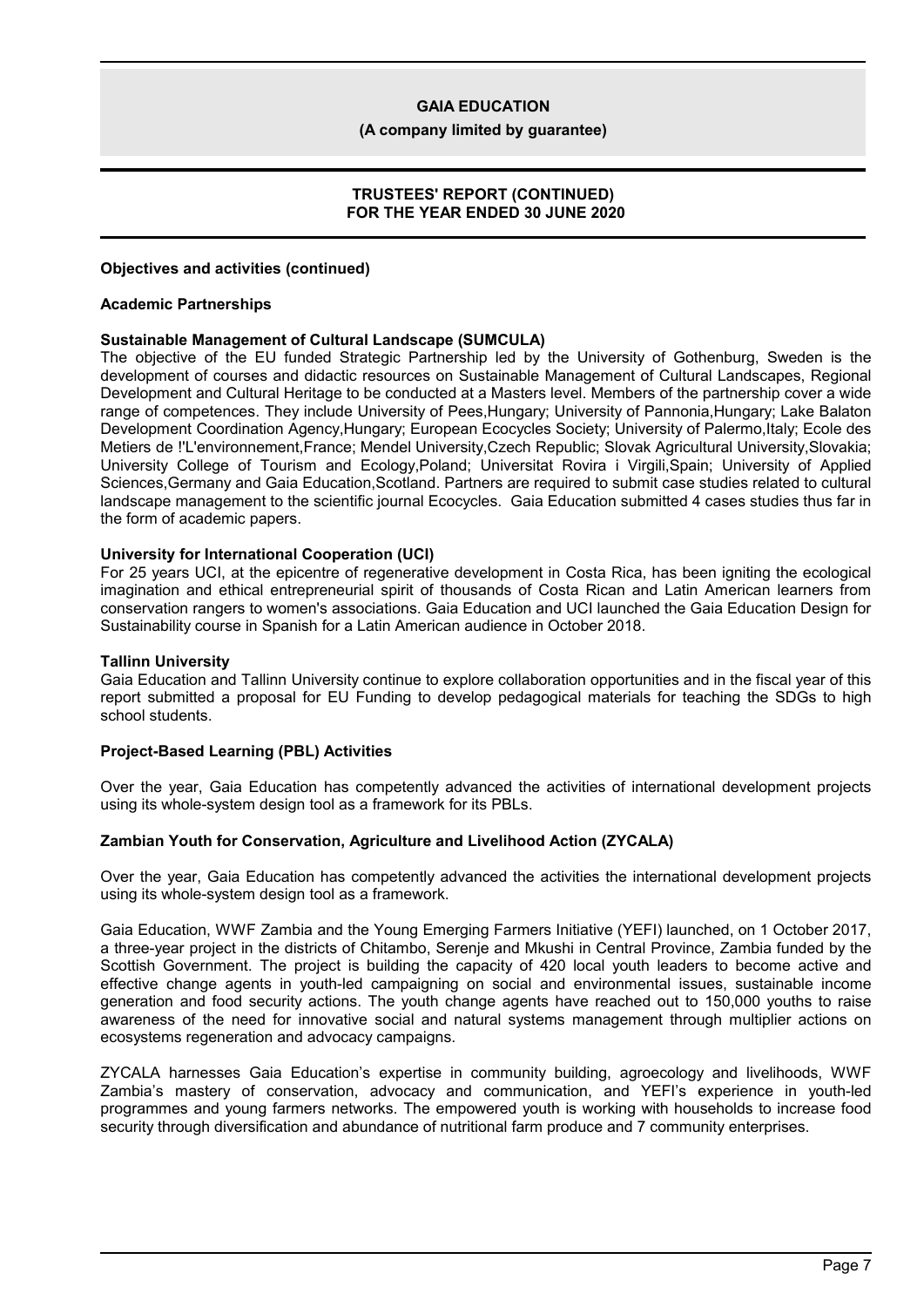### **(A company limited by guarantee)**

### **TRUSTEES' REPORT (CONTINUED) FOR THE YEAR ENDED 30 JUNE 2020**

### **Objectives and activities (continued)**

In its Year 3 the project has conducted 75 separate learning events and has engaged 1,739 participants in total (52% women) across the 3 districts of Serenje, Chitambo and Mkushi. The project is empowering a generation of young farmers with a whole systems ecological design approach in conservation agriculture which includes organic demonstration gardens, poultry and, in particular, beekeeping.

Wild honey has been collected and consumed across the region since pre-colonial times. Due to cultural and social factors, beekeeping in Zambia has traditionally been a predominantly male occupation but not in the ZYCALA project, where women are achieving surprising results. Working side by side young women and men are joining efforts and learning the skills needed to monitor and manage the 174 occupied beehives the group has built.

As consumer demand for locally-sourced organic foods - including honey - increases in Zambia, so the ability of ZYCALA members to influence the producers and regenerative food growing practices of their districts has grown over the last two years. And the financial results have been promising. Utilising their recently acquired collective decision-making skills, youth groups are generating income to then buy seeds for the next season or increase their animal stocks. Many are saving for their studies.

### **Achievements and performance**

The results for the year are presented on page 18.

The charity has made a surplus in the year of £86,273 (2019 - £105,724) and at the year end the charity had restricted funds of £50,011 (2019 - £19,616) and unrestricted funds of £327,231 (2019 - £271,353).

Income has decreased during the year to £545,371 (2019 - £564,567). Included within this is income in respect of restricted grants totaling £138,673 (2019 - £149,146) which are funding specific project work which was undertaken in the year as detailed in the statement of funds note on page 32. In addition, the charity's principal funder, Gaia Trust decreased its grant to £234,410 (2019 - £261,600). This is recorded within unrestricted income.

Expenditure increased slightly to £458,920 from £458,843 in the previous year which is mainly attributable to costs of charitable activities decreasing to £446,927 from £448,962, netting off against an increase in fundraising expenditure to £11,993 from £9,881.

# **Financial review**

#### **Going concern**

The financial statements have been prepared on a going concern basis after consideration of the future prospects of the charitable company, its long term financial forecasts, expected income from its funders and non-contract services and available free cash reserves to support its activities.

The organisation's trustees have a going concern policy for the organisation, which they monitor and give regular input into four times a year during the quarterly Board meetings and by maintaining a close contact with the CEO throughout the year to check on progress, give advice and assess tasks and decisions taken by the Board.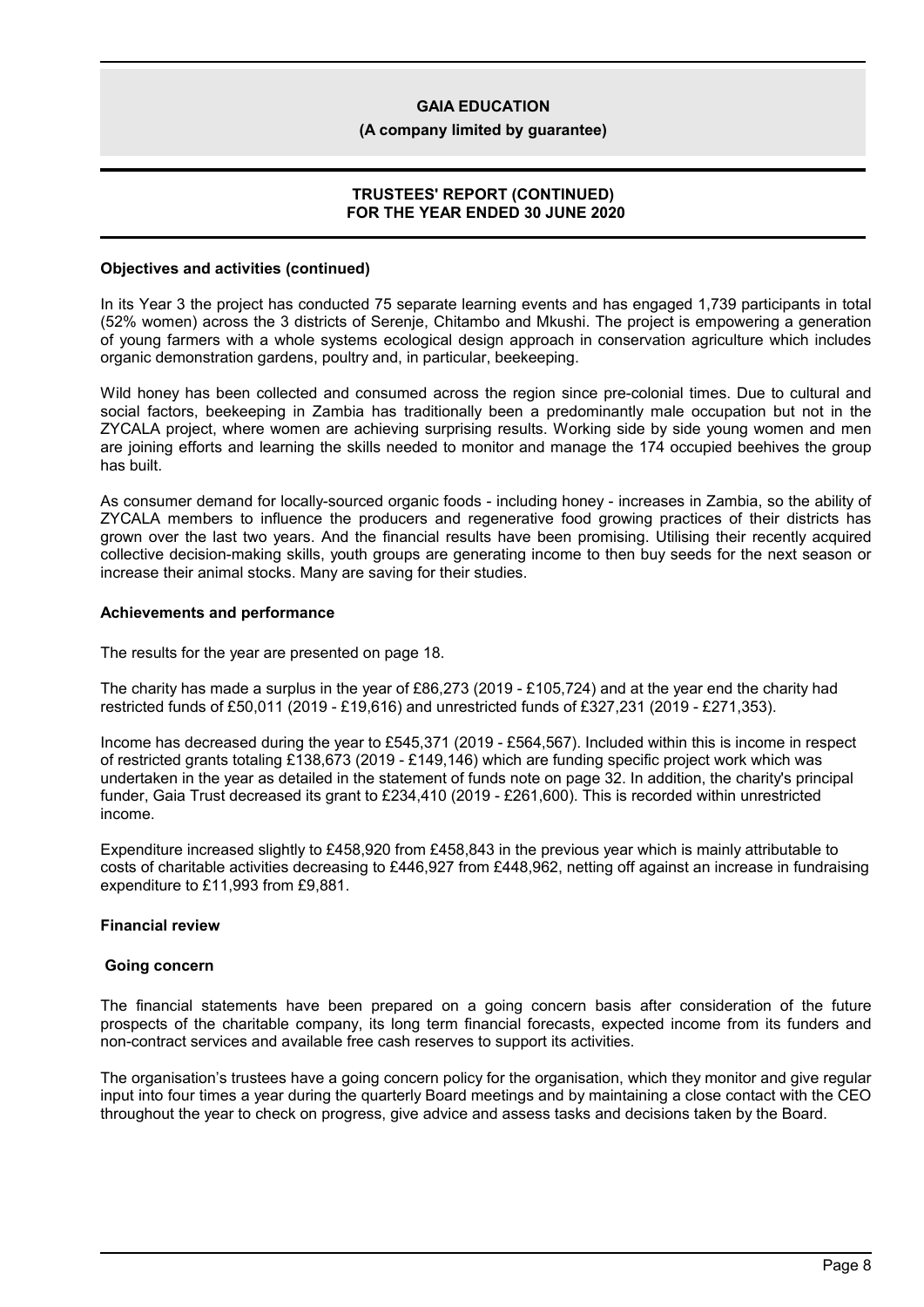#### **(A company limited by guarantee)**

## **TRUSTEES' REPORT (CONTINUED) FOR THE YEAR ENDED 30 JUNE 2020**

At Board meetings the Trustees receive updated reports on financial activities and staff relations. Reports are provided from every area of activities and deliverables are summarized with the opportunity to ask questions, comment and make suggestions for future actions. During Board meetings and at any other time the Trustees often review budget issues and forecasts and make adjustments as needed.

The Board has taken into account the Covid 19 pandemic in its consideration and updated its forecasts based on changes to service delivery and is satisfied that the charitable company has adequate resources to manage the impact of the pandemic on an ongoing basis. For this reason, they continue to adopt the going concern basis in preparing the financial statements. Further details are given in accounting policy 2.2.

## **Reserves policy**

At 30 June 2020, the total reserves of the charity were £377,242 (2019 - £290,969); of which £50,011 (2019 - £19,616) are restricted funds which can only be used for the purposes they were given leaving £327,231 (2019 - £271,353) of unrestricted funds.

The purpose of holding this level of unrestricted funds is to ensure the stability of the mission, programs, employment, and ongoing operations of the organisation in the event of a sudden increase in expenses, onetime unbudgeted expenses or an unanticipated loss in funding.

The Trustees have reviewed the future plans for the organisation and the specific risks highlighted on pages 11 and 12 to determine the level of free reserves the charity should aim to hold. The Trustees have considered the risks around future funding and the need to diversify income streams.

The Trustees have set a policy to aim to hold unrestricted reserves to cover approximately 6 months operational expenditures which provides a level of financial security and allows time to react to circumstances. This level of reserves has been achieved at the year end.

## **Structure, governance and management**

#### **Constitution**

The charity is a company limited by guarantee, which was incorporated on 23 January 2009. The company gained charitable status on 16 September 2009 and commenced operating on 9 December 2009. The charity is governed by its Memorandum and Articles of Association.

## **Appointment of Trustees**

The trustees who are also the directors for the purpose of company law, and who served during the year were:

J T Ross Jackson Timothy Ramshaw Clarke Swaraj Kumar (Rajah) Banerjee (resigned 23 June 2020) John Laurence Clausen Monica Gomes Picavea Norman Shane Rankin (resigned 10 September 2019)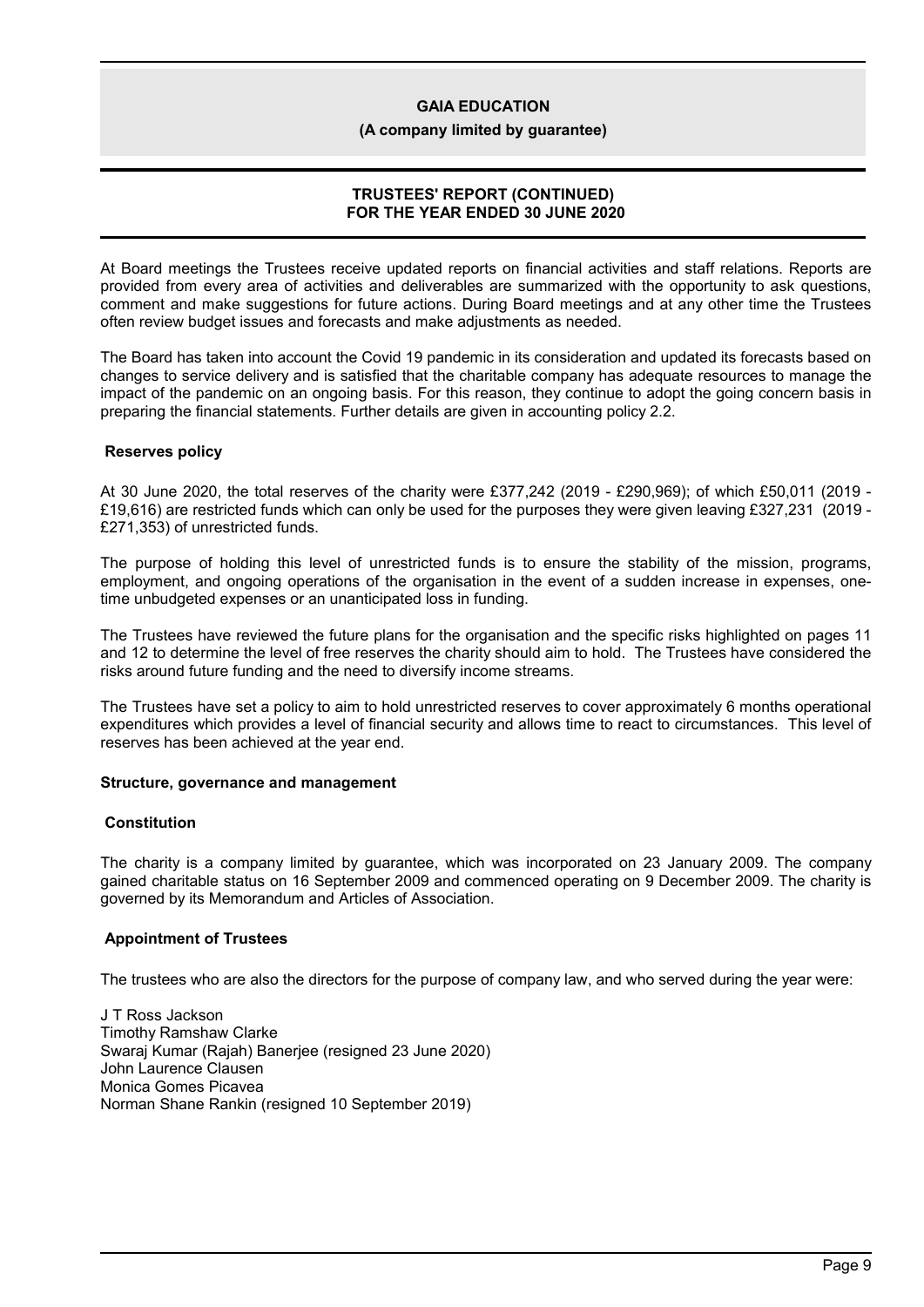### **(A company limited by guarantee)**

### **TRUSTEES' REPORT (CONTINUED) FOR THE YEAR ENDED 30 JUNE 2020**

### **Structure, governance and management (continued)**

### **Organisational structure and decision-making policies**

Gaia Education is governed by the Board of Directors, who are also the charity trustees. Day-to-day management is delegated to the Chief Executive and Management Team. Working groups are used where applicable and chaired by one of the Management Team members.

The management team during this period consisted of the E-learning Coordinator, Communications & People Care, IT Coordinator, Head of Marketing and Head of Branding.

Gaia Education has created two new full and part time-time positions in the 2019-2020 fiscal year in order to enhance customer care and students retention and to implement business strategies towards emerging markets of sustainability education, in particular on e-learning division. One of those positions resigned mid year and has not been replaced. One employee took maternity leave for the duration of the fiscal year.

## **Trustee induction and training**

New Trustees are invited and encouraged to familiarise themselves with and to seek information about the workings of the charity and its objectives from existing Trustees, staff and volunteers. They receive a copy of the three most recent accounts and attend a board meeting as observers. The training needs of Trustees are identified and responded to as they arise.

## **Pay policy for senior staff**

The Board of Trustees is responsible for defining Pay Policy and deciding on the salaries of the Chief Executive and other staff salaries.

## **Related party relationships**

During the year £234,410 (2019 - £261,600) was received from Gaia Trust. J T Ross Jackson is the chairman of the Gaia Trust and a director of Gaia Education.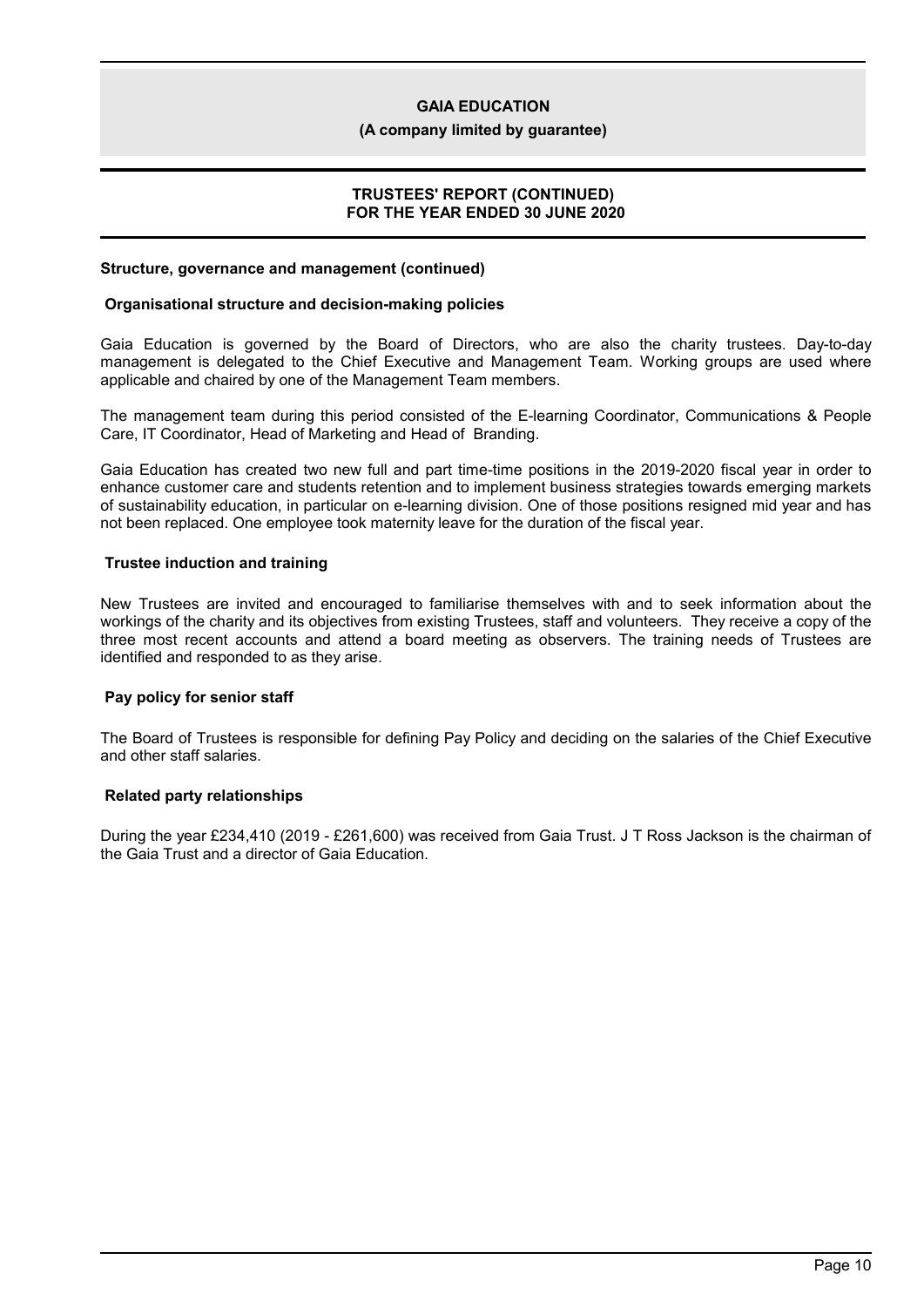### **(A company limited by guarantee)**

### **TRUSTEES' REPORT (CONTINUED) FOR THE YEAR ENDED 30 JUNE 2020**

### **Structure, governance and management (continued)**

### **Risk management**

In fiscal year 2019-2020 the Trustees assessed the major risks to which the charitable company is exposed, in particular those related to the operations and finances of the charitable company, and are satisfied that systems and procedures are in place to mitigate our exposure to the major risks. These risks are assessed through a Risk Register, a document reviewed annually as part of a programme of maintaining and enhancing standards of good governance.

The trustees have assessed the key risks impacting the charitable company as:

### **Brexit**

the uncertainty regarding the decision to leave the Economic Union leaves UK based charities, including Gaia Education, in a position of vulnerability. There is a risk that the value of sterling will decrease dramatically leading to a reduction in the charity's income. With a lot of its income coming from overseas, the organisation could be affected by negative currency exchange rate movements.

### **Failure to diversify and consolidate the income stream in good time for withdrawal of our major funder**

For 13 years Gaia Education's main income stream has originated from Gaia Trust in Denmark. It is anticipated this funding stream will end in 2023. If Gaia Education does not diversify its income through other funding streams and the expansion and extension of activities the organisation may need to downsize its operations.

#### **Computer systems damaged or loss of data**

Due to a cyber-attack or virus, or destruction of property through physical damage such as a fire or flood, computer systems and the data held on these could be damaged or lost. This could have reputational implications for the organisation but also cause distress for the individuals whose personal data may have been lost.

## **COVID 19**

In the second half of the 2019-2020 fiscal year the UK entered a period of lockdown to mitigate the spread of the COVID 19 disease. There is great uncertainty as to the duration and time for returning to normal. This can have a negative impact on the organisation if people lose income and the ability to purchase online courses. In addition all face to face courses had to be cancelled or postponed, impacting the organisation's income for the remaining of the year.

The Trustees further mitigate these risks by:

## **Brexit**

The Board is considering opening an additional office in Europe- potentially in Portugal or Belgium. The CEO is investigating suitable legal frameworks and localities and will present to the Board whether and where to place the European office. The Board will decide on this issue.

#### **Income**

The Trustees decided to mitigate the risk by diversifying its income through different avenues. Firstly, it is presenting its case to other funders and Trusts and applying for both core funding or ring-fenced funding for specific projects. Secondly, it is increasing its income by increasing the sales of its products and programmes with the aim of becoming self-sufficient. It also decided to diversify grants and trading income. Establish relationships with new grant providers and hiring a Fundraiser for targeting US Foundations.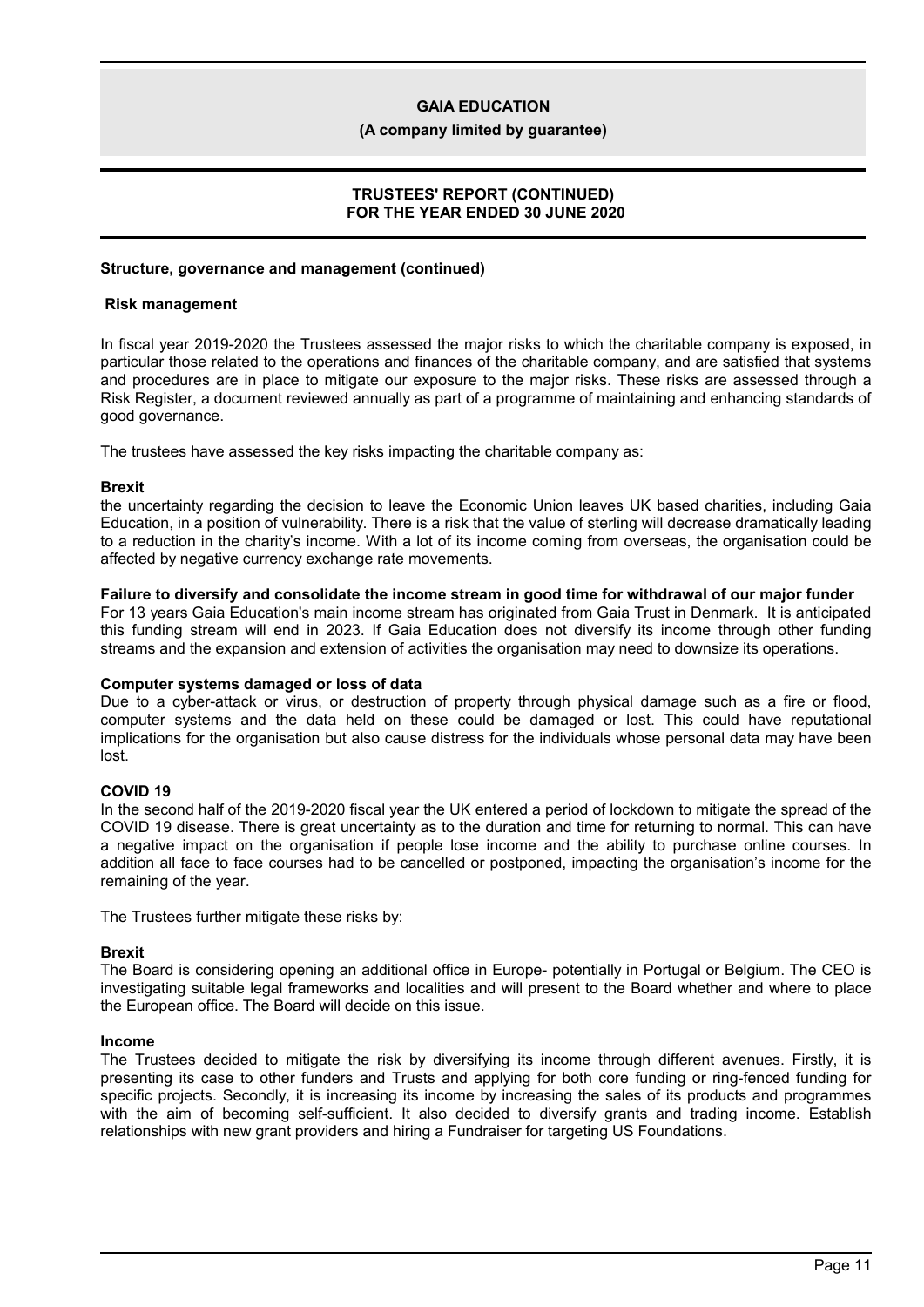### **(A company limited by guarantee)**

### **TRUSTEES' REPORT (CONTINUED) FOR THE YEAR ENDED 30 JUNE 2020**

### **Structure, governance and management (continued)**

### **Computer systems**

The trustees decided to mitigate the risk by putting a privacy policy in place to protect data, password protect its accounts, perform a daily Cloud backup and a monthly database back-up, internally back-up the back-up every six months, change passwords annually, create a disaster recovery plan, and backup of a backup twice a year. Ensuring the data that we hold is stored securely. We have changed our server provider to a UK based company 'Ecohosting' who follows generally accepted standards to store and protect personal data. We hold our data on a secure database system Zoho.

## **COVID 19**

The trustees decided to mitigate the risk by asking all staff to work from home and observe all protocols from national and local government health agencies. Since most staff already work from home at great distance the risk is relatively low within the organisation's office and activities. However, if a staff member should become infected a contingency plan is in place for other staff to take over the infected staff duties. Staff also implemented limiting office visits to once per week, one staff member only at a time. In addition the Trustees approved offering the Panorama Introduction course free of charge in order to support people staying and working from home. The Board also approved two weeks sick pay for any staff infected by the disease. And the Board approved a contingency plan to deal with any disruptions in operations by staff contracting the disease. Courses are also being run online where possible.

### **Plans for future periods**

For fiscal year 2020-2021 Gaia Education will experience a shift in leadership as the current CEO, May East, repositions as Chief International Officer and the Board hires an Interim CEO while searching for a permanent replacement. Over the next fiscal year Gaia Education intends to continue to manage and further develop its elearning programmes in Portuguese, Spanish and English to serve a global community and pursue further funding for its Project-Based Learning programmes through international development initiatives. Plans are in place to develop and re-launch the following programmes and products for fiscal year 2020-2021:

GEDS Online Certificate - our flagship 10 month course covering the 4Dimension curriculum and culminating in a design project delivered in small work teams.

Ecosystem Restoration Design - in collaboration with the Ecosystem Restoration Camps.

Blockchain Frontiers - a month-long e-learning programme in partnership with UNITAR;

SDG Africa Programme - an e-learning bespoke training programme for the African market in partnership with Flexylearn and African partners.

Renewable Energies for Sustainable Development - in partnership with Strathclyde University and UNITAR

Local Water Solutions for Global Problems - a free MOOC in partnership with UNITAR and the University of **Strathclyde** 

Given that the COVID-19 pandemic is still a real health threat the organisation is focusing future plans on more online activities while pursuing opportunities for face to face trainings when the safety levels allow it. In addition the staff have been instructed to continue to work from home and only visit the office once a week and one person only at a time.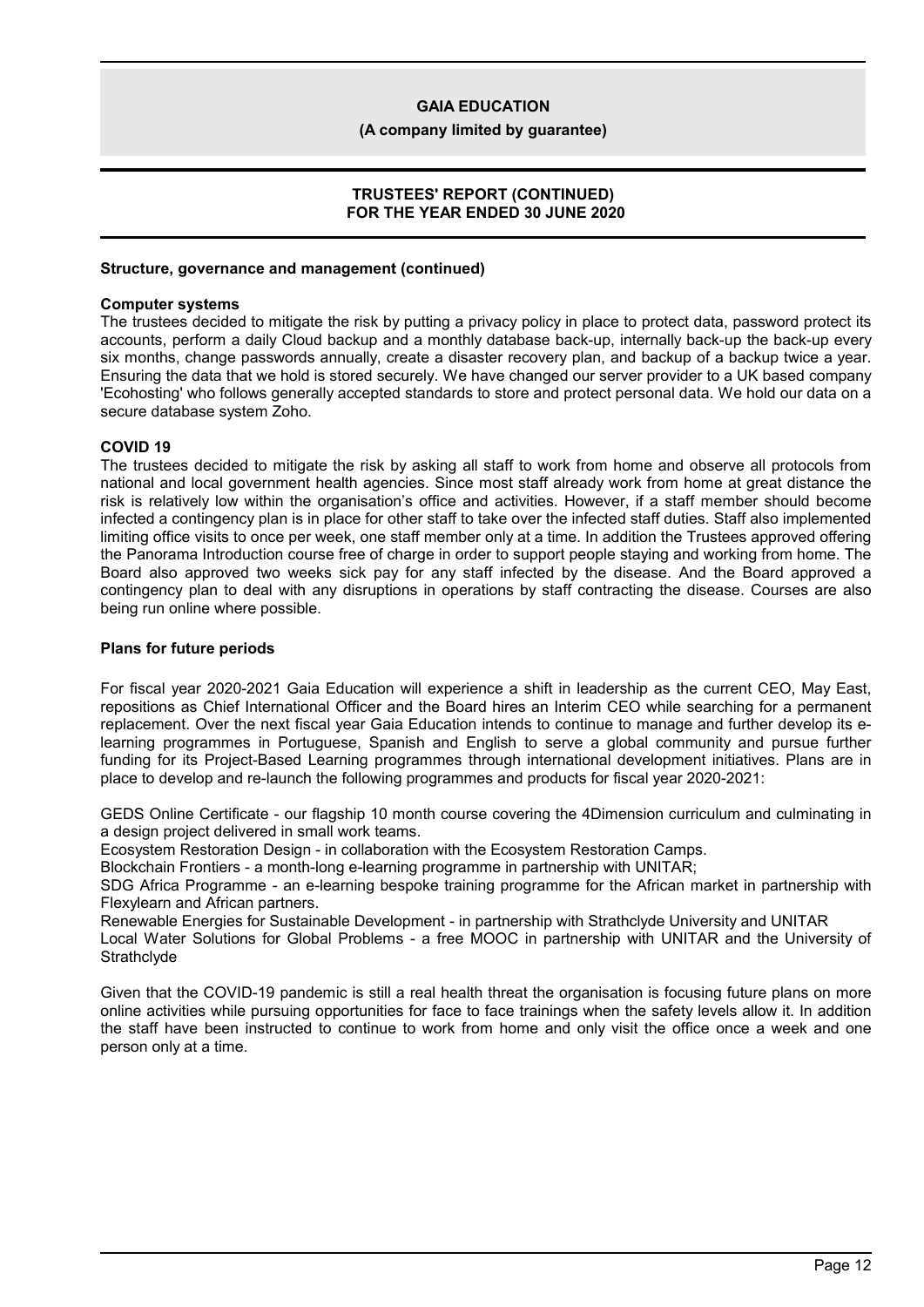### **(A company limited by guarantee)**

### **TRUSTEES' REPORT (CONTINUED) FOR THE YEAR ENDED 30 JUNE 2020**

### **Statement of Trustees' responsibilities**

The Trustees (who are also the directors of the charitable company for the purposes of company law) are responsible for preparing the Trustees' report and the financial statements in accordance with applicable law and United Kingdom Accounting Standards (United Kingdom Generally Accepted Accounting Practice).

Company law requires the Trustees to prepare financial statements for each financial year. Under company law, the Trustees must not approve the financial statements unless they are satisfied that they give a true and fair view of the state of affairs of the charitable company and of its incoming resources and application of resources, including its income and expenditure, for that period. In preparing these financial statements, the Trustees are required to:

- select suitable accounting policies and then apply them consistently;
- observe the methods and principles of the Charities SORP (FRS 102);
- make judgements and accounting estimates that are reasonable and prudent;
- prepare the financial statements on the going concern basis unless it is inappropriate to presume that the charitable company will continue in business.

The Trustees are responsible for keeping adequate accounting records that are sufficient to show and explain the charitable company's transactions and disclose with reasonable accuracy at any time the financial position of the charitable company and enable them to ensure that the financial statements comply with the Companies Act 2006, the Charities and Trustee Investment (Scotland) Act 2005 and the Charities Accounts (Scotland) Regulations 2006 (as amended). They are also responsible for safeguarding the assets of the charitable company and hence for taking reasonable steps for the prevention and detection of fraud and other irregularities.

## **Disclosure of information to auditor**

Each of the persons who are Trustees at the time when this Trustees' report is approved has confirmed that:

- so far as that Trustee is aware, there is no relevant audit information of which the charitable company's auditor is unaware, and
- that Trustee has taken all the steps that ought to have been taken as a Trustee in order to be aware of any relevant audit information and to establish that the charitable company's auditor is aware of that information.

### **Auditor**

The auditor, French Duncan LLP, has indicated his willingness to continue in office. The Trustees will propose a motion reappointing the auditor at a meeting of the Trustees.

In preparing this report, the Trustees have taken advantage of the small companies exemptions provided by section 415A of the Companies Act 2006.

Approved by order of the members of the board of Trustees and signed on their behalf by:

Tin Clote -7

**Timothy Ramshaw Clarke**

Date: 16/04/2021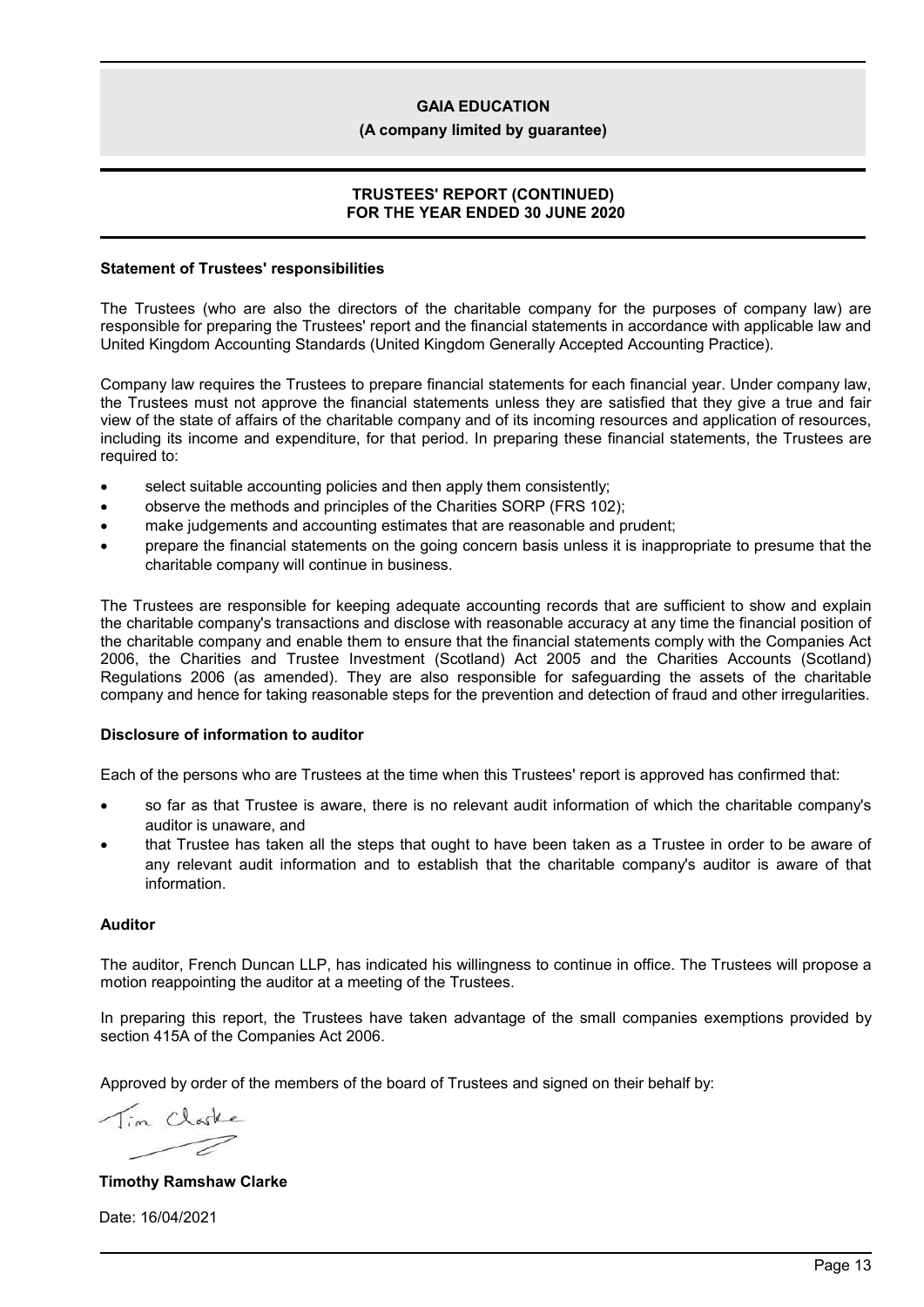### **(A company limited by guarantee)**

# **INDEPENDENT AUDITOR'S REPORT TO THE MEMBERS OF GAIA EDUCATION**

### **Opinion**

We have audited the financial statements of Gaia Education (the 'charitable company') for the year ended 30 June 2020 which comprise the Statement of Financial Activities, the Balance sheet, the Statement of cash flows and the related notes, including a summary of significant accounting policies. The financial reporting framework that has been applied in their preparation is applicable law and United Kingdom Accounting Standards, including Financial Reporting Standard 102 'The Financial Reporting Standard applicable in the UK and Republic of Ireland' (United Kingdom Generally Accepted Accounting Practice).

In our opinion the financial statements:

- give a true and fair view of the state of the charitable company's affairs as at 30 June 2020 and of its incoming resources and application of resources, including its income and expenditure for the year then ended;
- have been properly prepared in accordance with United Kingdom Generally Accepted Accounting Practice; and
- have been prepared in accordance with the requirements of the Companies Act 2006, the Charities and Trustee Investment (Scotland) Act 2005 and regulation 8 of the Charities Accounts (Scotland) Regulations 2006.

### **Basis for opinion**

We conducted our audit in accordance with International Standards on Auditing (UK) (ISAs (UK)) and applicable law. Our responsibilities under those standards are further described in the Auditor's responsibilities for the audit of the financial statements section of our report. We are independent of the charitable company in accordance with the ethical requirements that are relevant to our audit of the financial statements in the United Kingdom, including the Financial Reporting Council's Ethical Standard, and we have fulfilled our other ethical responsibilities in accordance with these requirements. We believe that the audit evidence we have obtained is sufficient and appropriate to provide a basis for our opinion.

#### **Conclusions relating to going concern**

We have nothing to report in respect of the following matters in relation to which the ISAs (UK) require us to report to you where:

- the Trustees' use of the going concern basis of accounting in the preparation of the financial statements is not appropriate; or
- the Trustees have not disclosed in the financial statements any identified material uncertainties that may cast significant doubt about the charitable company's ability to continue to adopt the going concern basis of accounting for a period of at least twelve months from the date when the financial statements are authorised for issue.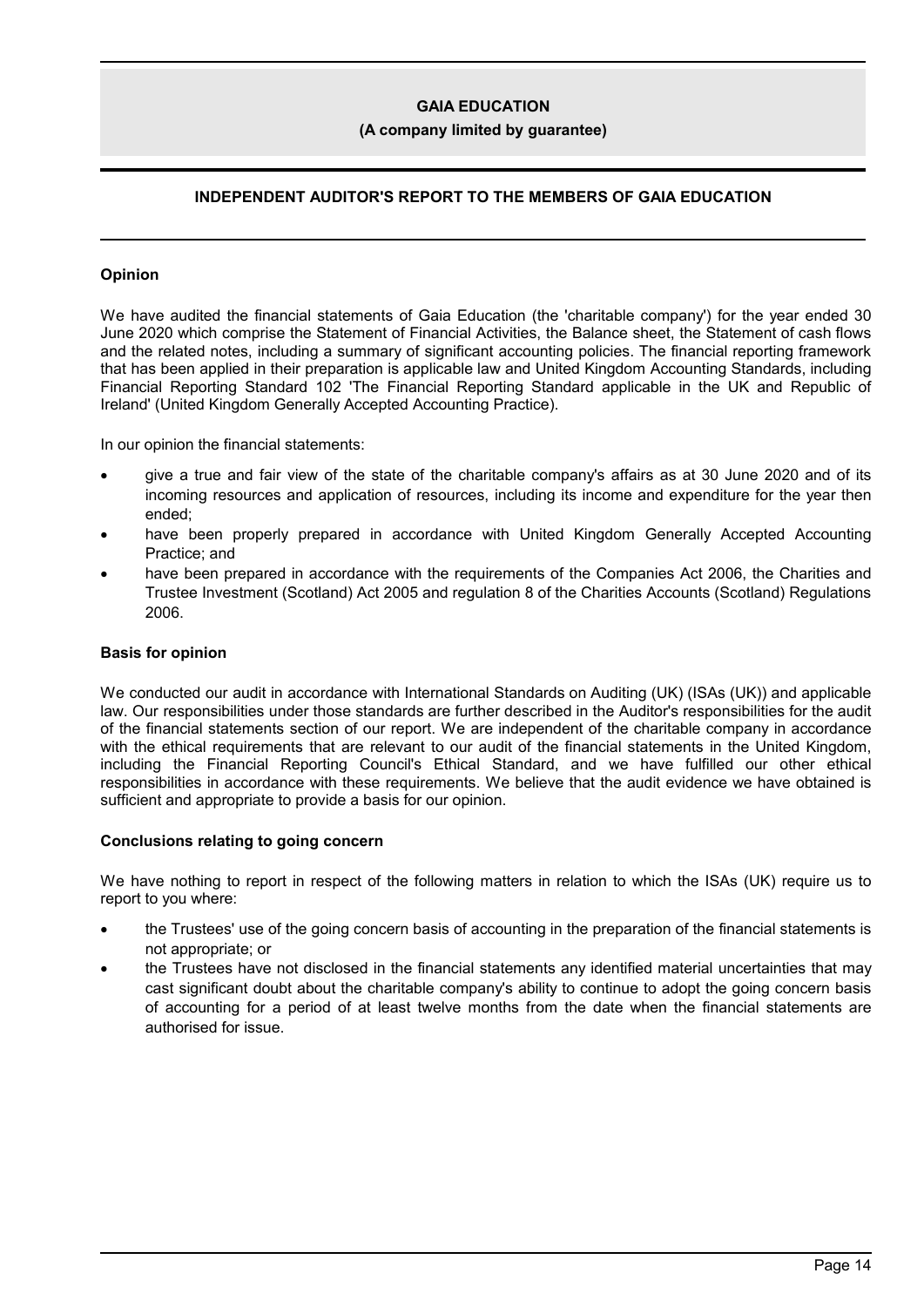### **(A company limited by guarantee)**

# **INDEPENDENT AUDITOR'S REPORT TO THE MEMBERS OF GAIA EDUCATION (CONTINUED)**

#### **Other information**

The Trustees are responsible for the other information. The other information comprises the information included in the Annual report, other than the financial statements and our Auditor's report thereon. Our opinion on the financial statements does not cover the other information and, except to the extent otherwise explicitly stated in our report, we do not express any form of assurance conclusion thereon.

In connection with our audit of the financial statements, our responsibility is to read the other information and, in doing so, consider whether the other information is materially inconsistent with the financial statements or our knowledge obtained in the audit or otherwise appears to be materially misstated. If we identify such material inconsistencies or apparent material misstatements, we are required to determine whether there is a material misstatement in the financial statements or a material misstatement of the other information. If, based on the work we have performed, we conclude that there is a material misstatement of this other information, we are required to report that fact.

We have nothing to report in this regard.

### **Opinion on other matters prescribed by the Companies Act 2006**

In our opinion, based on the work undertaken in the course of the audit:

- the information given in the Trustees' Report for the financial year for which the financial statements are prepared is consistent with the financial statements.
- the Trustees' Report has been prepared in accordance with applicable legal requirements.

## **Matters on which we are required to report by exception**

In the light of our knowledge and understanding of the charitable company and its environment obtained in the course of the audit, we have not identified material misstatements in the Trustees' Report.

We have nothing to report in respect of the following matters in relation to which Companies Act 2006 and the Charities Accounts (Scotland) Regulations 2006 (as amended) requires us to report to you if, in our opinion:

- adequate and proper accounting records have not been kept, or returns adequate for our audit have not been received from branches not visited by us; or
- the financial statements are not in agreement with the accounting records and returns; or
- certain disclosures of Trustees' remuneration specified by law are not made; or
- we have not received all the information and explanations we require for our audit; or
- the Trustees were not entitled to prepare the financial statements in accordance with the small companies regime and take advantage of the small companies' exemptions in preparing the Trustees' Report and from the requirement to prepare a Strategic Report.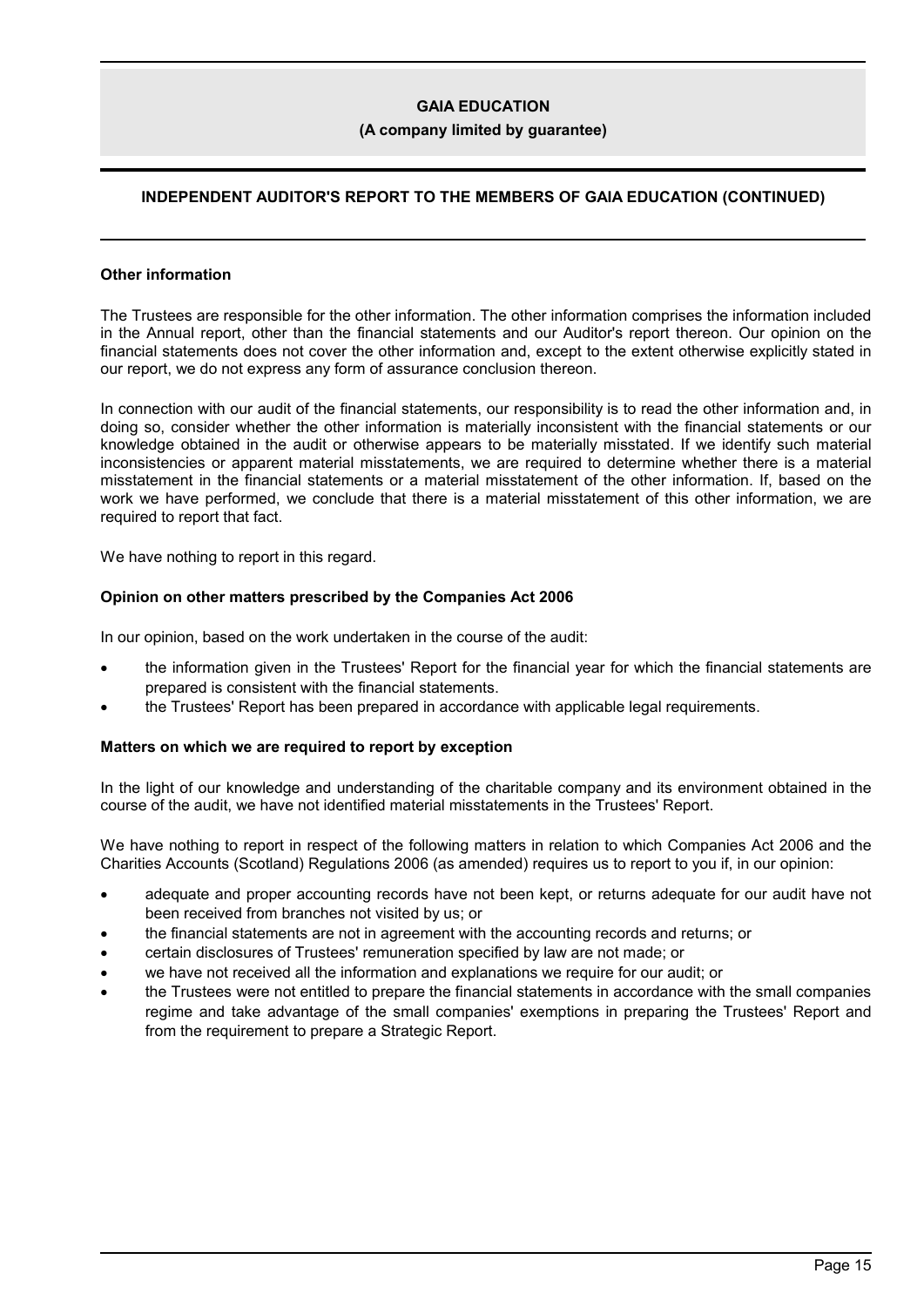### **(A company limited by guarantee)**

# **INDEPENDENT AUDITOR'S REPORT TO THE MEMBERS OF GAIA EDUCATION (CONTINUED)**

#### **Responsibilities of trustees**

As explained more fully in the Trustees' responsibilities statement, the Trustees (who are also the directors of the charitable company for the purposes of company law) are responsible for the preparation of the financial statements and for being satisfied that they give a true and fair view, and for such internal control as the Trustees determine is necessary to enable the preparation of financial statements that are free from material misstatement, whether due to fraud or error.

In preparing the financial statements, the Trustees are responsible for assessing the charitable company's ability to continue as a going concern, disclosing, as applicable, matters related to going concern and using the going concern basis of accounting unless the Trustees either intend to liquidate the charitable company or to cease operations, or have no realistic alternative but to do so.

### **Auditor's responsibilities for the audit of the financial statements**

We have been appointed as auditor under section  $44(1)(c)$  of the Charities and Trustee Investment (Scotland) Act 2005 and under the Companies Act 2006 and report in accordance with the Act and relevant regulations made or having effect thereunder.

Our objectives are to obtain reasonable assurance about whether the financial statements as a whole are free from material misstatement, whether due to fraud or error, and to issue an Auditor's report that includes our opinion. Reasonable assurance is a high level of assurance, but is not a guarantee that an audit conducted in accordance with ISAs (UK) will always detect a material misstatement when it exists. Misstatements can arise from fraud or error and are considered material if, individually or in the aggregate, they could reasonably be expected to influence the economic decisions of users taken on the basis of these financial statements.

A further description of our responsibilities for the audit of the financial statements is located on the Financial Reporting Council's website at: www.frc.org.uk/auditorsresponsibilities. This description forms part of our Auditor's report.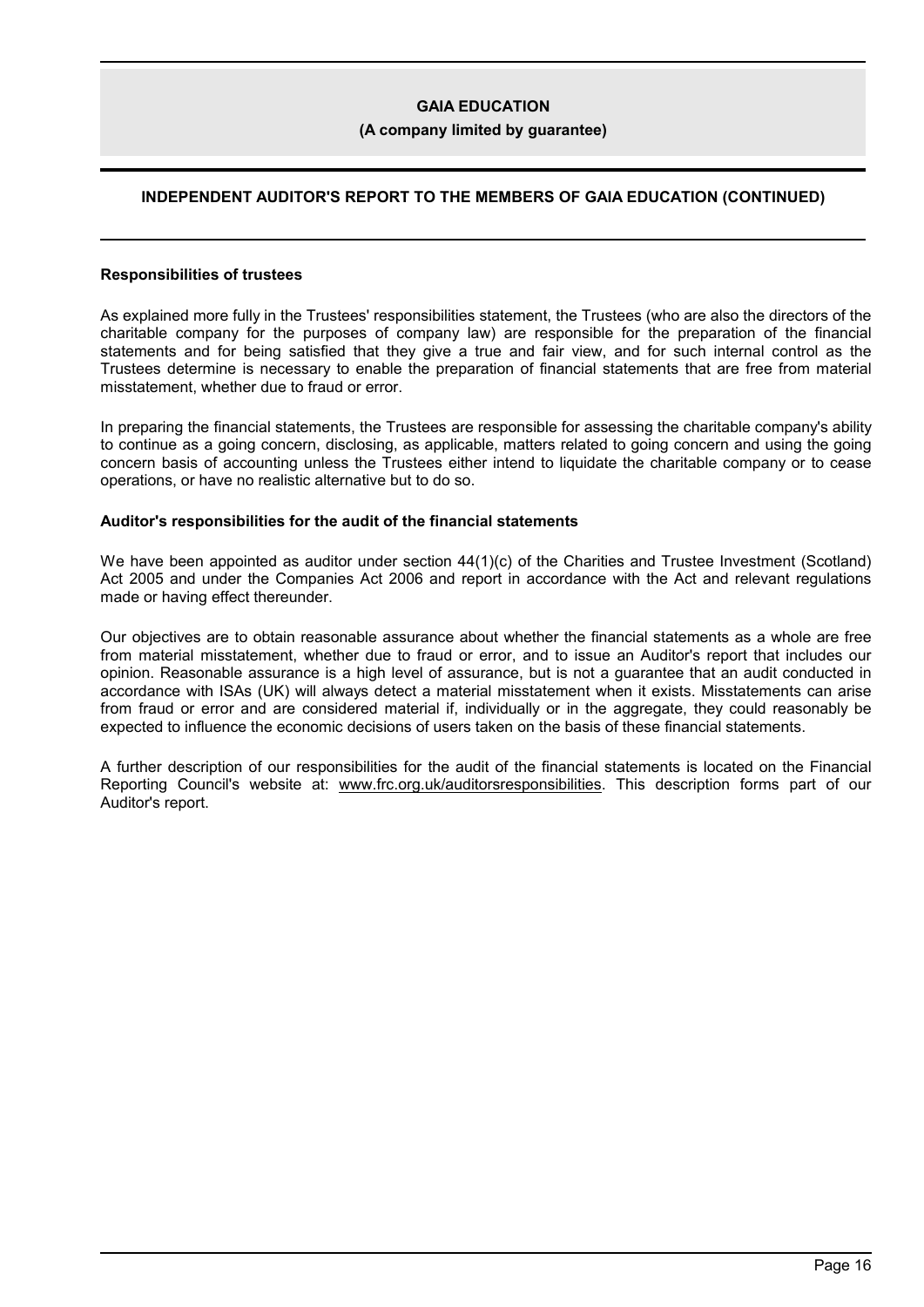### **(A company limited by guarantee)**

# **INDEPENDENT AUDITOR'S REPORT TO THE MEMBERS OF GAIA EDUCATION (CONTINUED)**

#### **Use of our report**

This report is made solely to the charitable company's members, as a body, in accordance with Chapter 3 of Part 16 of the Companies Act 2006, and to the charitable company's trustees, as a body, in accordance with regulation 10 of the Charities Accounts (Scotland) Regulations 2006. Our audit work has been undertaken so that we might state to the charitable company's members and Trustees those matters we are required to state to them in an Auditor's report and for no other purpose. To the fullest extent permitted by law, we do not accept or assume responsibility to anyone other than the charitable company, its members, as a body, and its trustees, as a body for our audit work, for this report, or for the opinions we have formed.

**Antony J Sinclair (Senior statutory auditor)** for and on behalf of **French Duncan LLP** Chartered Accountants and Statutory Auditors 56 Palmerston Place **Edinburgh** EH12 5AY

Date: 19 April 2021

French Duncan LLP are eligible to act as auditors in terms of section 1212 of the Companies Act 2006.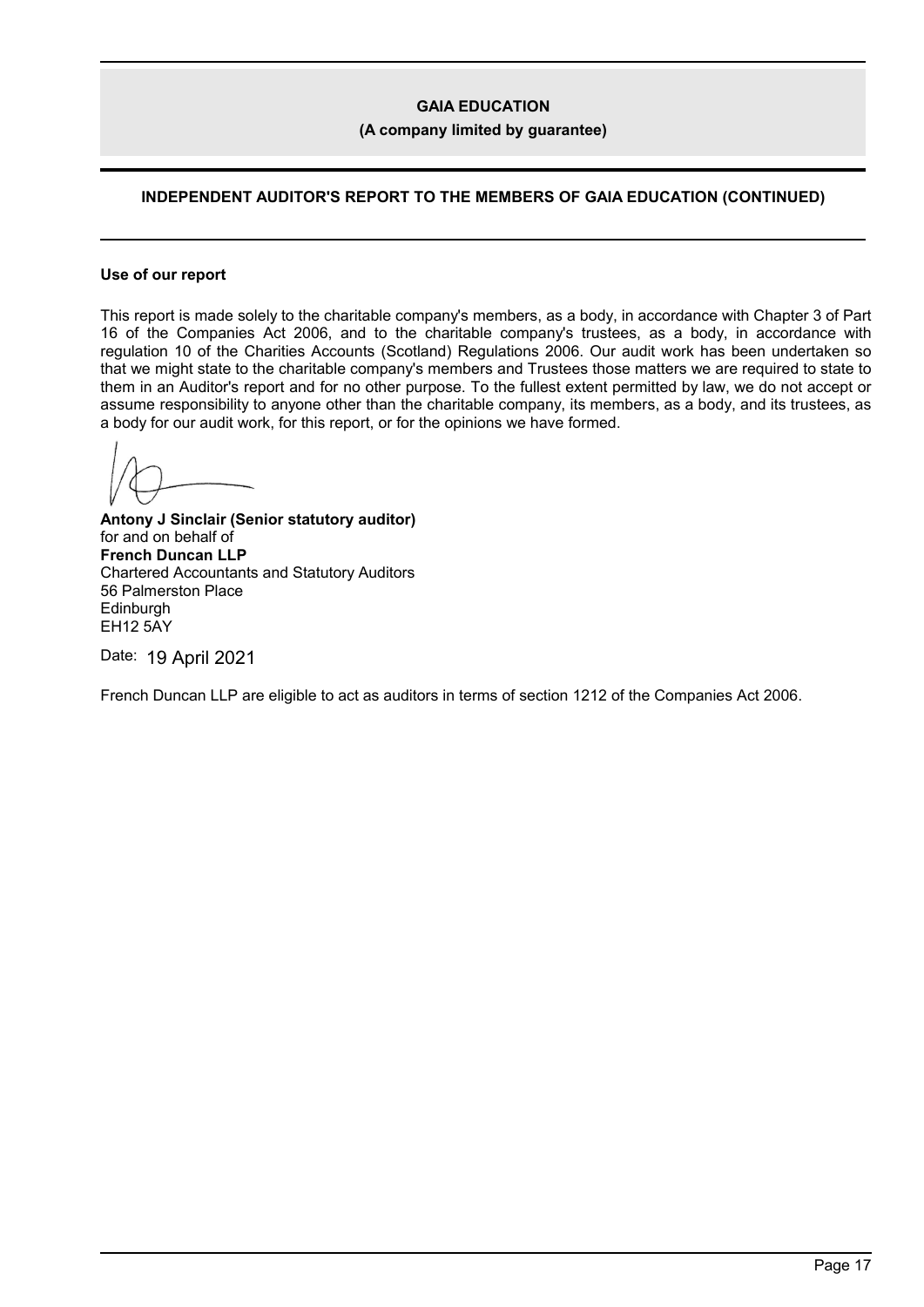# **(A company limited by guarantee)**

### **STATEMENT OF FINANCIAL ACTIVITIES (INCORPORATING INCOME AND EXPENDITURE ACCOUNT) FOR THE YEAR ENDED 30 JUNE 2020**

|                                                                 | <b>Note</b> | <b>Restricted</b><br>funds<br>2020<br>£ | <b>Unrestricted</b><br>funds<br>2020<br>£ | <b>Total</b><br>funds<br>2020<br>£ | Total<br>funds<br>2019<br>£ |
|-----------------------------------------------------------------|-------------|-----------------------------------------|-------------------------------------------|------------------------------------|-----------------------------|
| Income from:                                                    |             |                                         |                                           |                                    |                             |
| Donations and legacies                                          | 3           | 138,673                                 | 244,548                                   | 383,221                            | 410,813                     |
| Charitable activities                                           | 4           |                                         | 161,250                                   | 161,250                            | 153,056                     |
| Investments                                                     | 5           |                                         | 900                                       | 900                                | 698                         |
| <b>Total income</b>                                             |             | 138,673                                 | 406,698                                   | 545,371                            | 564,567                     |
| <b>Expenditure on:</b>                                          |             |                                         |                                           |                                    |                             |
| Raising funds                                                   | 6           |                                         | 11,993                                    | 11,993                             | 9,881                       |
| Charitable activities                                           | 7           | 108,278                                 | 338,649                                   | 446,927                            | 448,962                     |
| <b>Total expenditure</b>                                        |             | 108,278                                 | 350,642                                   | 458,920                            | 458,843                     |
| Net movement in funds before other<br>recognised gains/(losses) |             | 30,395                                  | 56,056                                    | 86,451                             | 105,724                     |
| Other recognised gains/(losses):                                |             |                                         |                                           |                                    |                             |
| Other losses                                                    |             |                                         | (178)                                     | (178)                              |                             |
| Net movement in funds                                           |             | 30,395                                  | 55,878                                    | 86,273                             | 105,724                     |
| <b>Reconciliation of funds:</b>                                 |             |                                         |                                           |                                    |                             |
| Total funds brought forward                                     |             | 19,616                                  | 271,353                                   | 290,969                            | 185,245                     |
| Net movement in funds                                           |             | 30,395                                  | 55,878                                    | 86,273                             | 105,724                     |
| <b>Total funds carried forward</b>                              |             | 50,011                                  | 327,231                                   | 377,242                            | 290,969                     |

The Statement of Financial Activities includes all gains and losses recognised in the year.

The notes on pages 21 to 37 form part of these financial statements.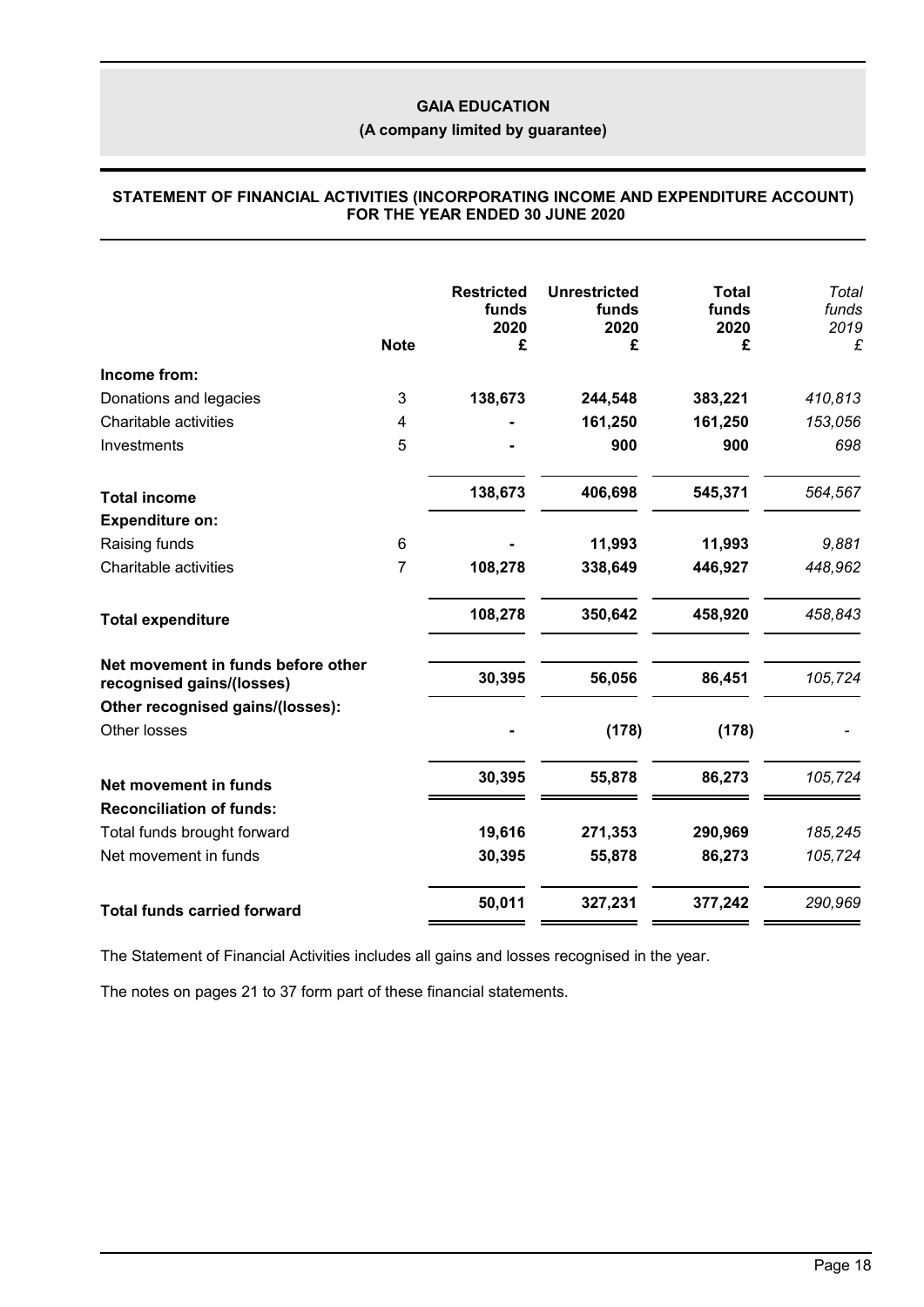### **(A company limited by guarantee) REGISTERED NUMBER: SC353967**

| <b>BALANCE SHEET</b><br><b>AS AT 30 JUNE 2020</b> |             |           |           |           |           |
|---------------------------------------------------|-------------|-----------|-----------|-----------|-----------|
|                                                   | <b>Note</b> |           | 2020<br>£ |           | 2019<br>£ |
| <b>Fixed assets</b>                               |             |           |           |           |           |
| Tangible assets                                   | 12          |           | 1,871     |           | 1,124     |
|                                                   |             |           | 1,871     |           | 1,124     |
| <b>Current assets</b>                             |             |           |           |           |           |
| <b>Debtors</b>                                    | 13          | 9,255     |           | 31,953    |           |
| Cash at bank and in hand                          |             | 437,457   |           | 268,557   |           |
|                                                   |             | 446,712   |           | 300,510   |           |
| Creditors: amounts falling due within one<br>year | 14          | (71, 341) |           | (10, 665) |           |
| <b>Net current assets</b>                         |             |           | 375,371   |           | 289,845   |
| <b>Total assets less current liabilities</b>      |             |           | 377,242   |           | 290,969   |
| <b>Total net assets</b>                           |             |           | 377,242   |           | 290,969   |
| <b>Charity funds</b>                              |             |           |           |           |           |
| <b>Restricted funds</b>                           | 16          |           | 50,011    |           | 19,616    |
| Unrestricted funds                                | 16          |           | 327,231   |           | 271,353   |
| <b>Total funds</b>                                |             |           | 377,242   |           | 290,969   |

The financial statements have been prepared in accordance with the provisions applicable to entities subject to the small companies regime.

The financial statements were approved and authorised for issue by the Trustees and signed on their behalf by:

Tim Clarke 7

## **Timothy Ramshaw Clarke**

Date: 16/04/2021

The notes on pages 21 to 37 form part of these financial statements.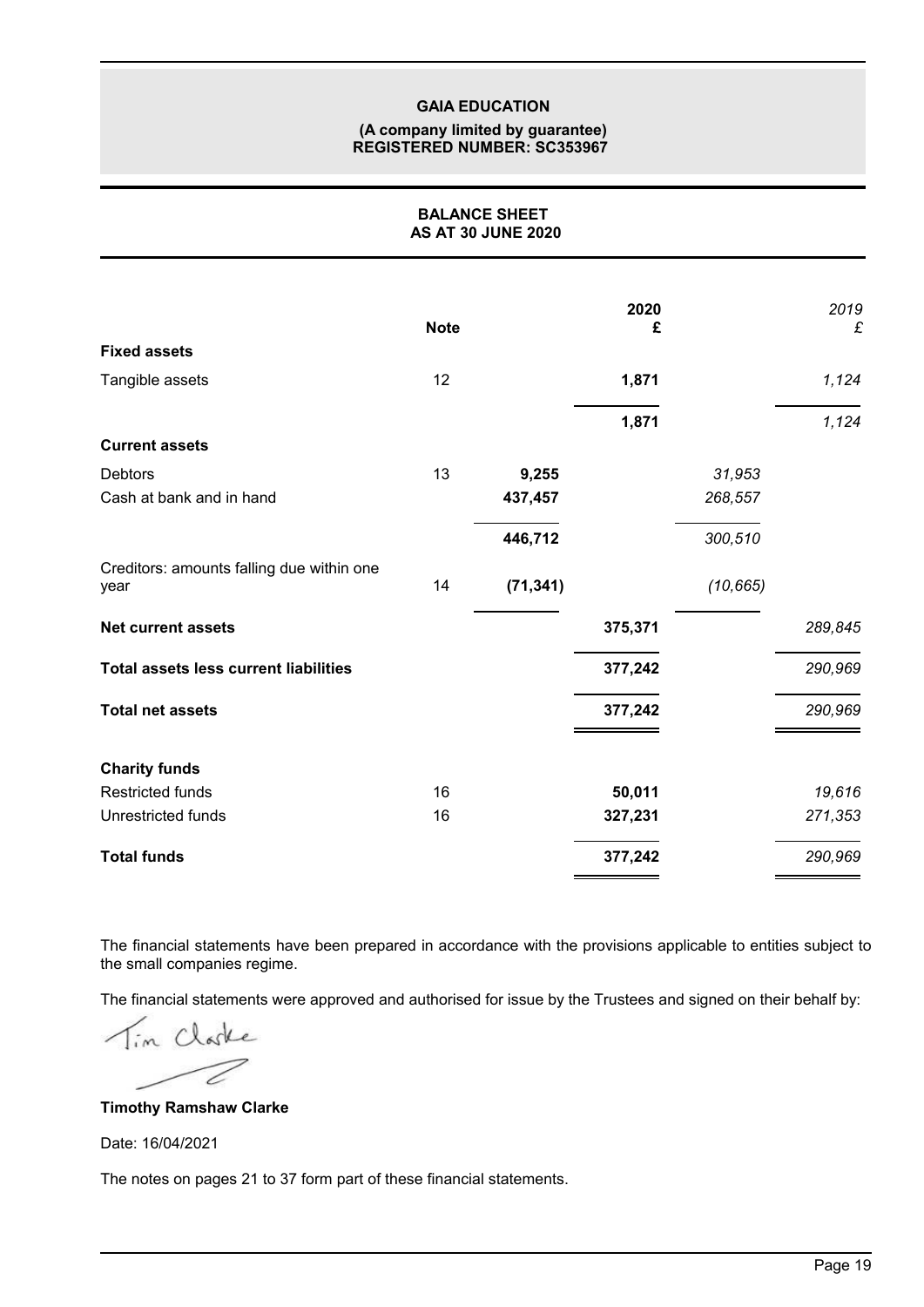**(A company limited by guarantee)**

## **STATEMENT OF CASH FLOWS FOR THE YEAR ENDED 30 JUNE 2020**

|                                                        | <b>Note</b> | 2020<br>£ | 2019<br>£ |
|--------------------------------------------------------|-------------|-----------|-----------|
| Cash flows from operating activities                   |             |           |           |
| Net cash used in operating activities                  | 19          | 169,169   | 57,286    |
| Cash flows from investing activities                   |             |           |           |
| Dividends, interests and rents from investments        |             | 900       | 698       |
| Purchase of tangible fixed assets                      |             | (1, 169)  |           |
| Net cash (used in)/provided by investing activities    |             | (269)     | 698       |
| Change in cash and cash equivalents in the year        |             | 168,900   | 57,984    |
| Cash and cash equivalents at the beginning of the year |             | 268,557   | 210,573   |
| Cash and cash equivalents at the end of the year       | 20          | 437,457   | 268,557   |
|                                                        |             |           |           |

The notes on pages 21 to 37 form part of these financial statements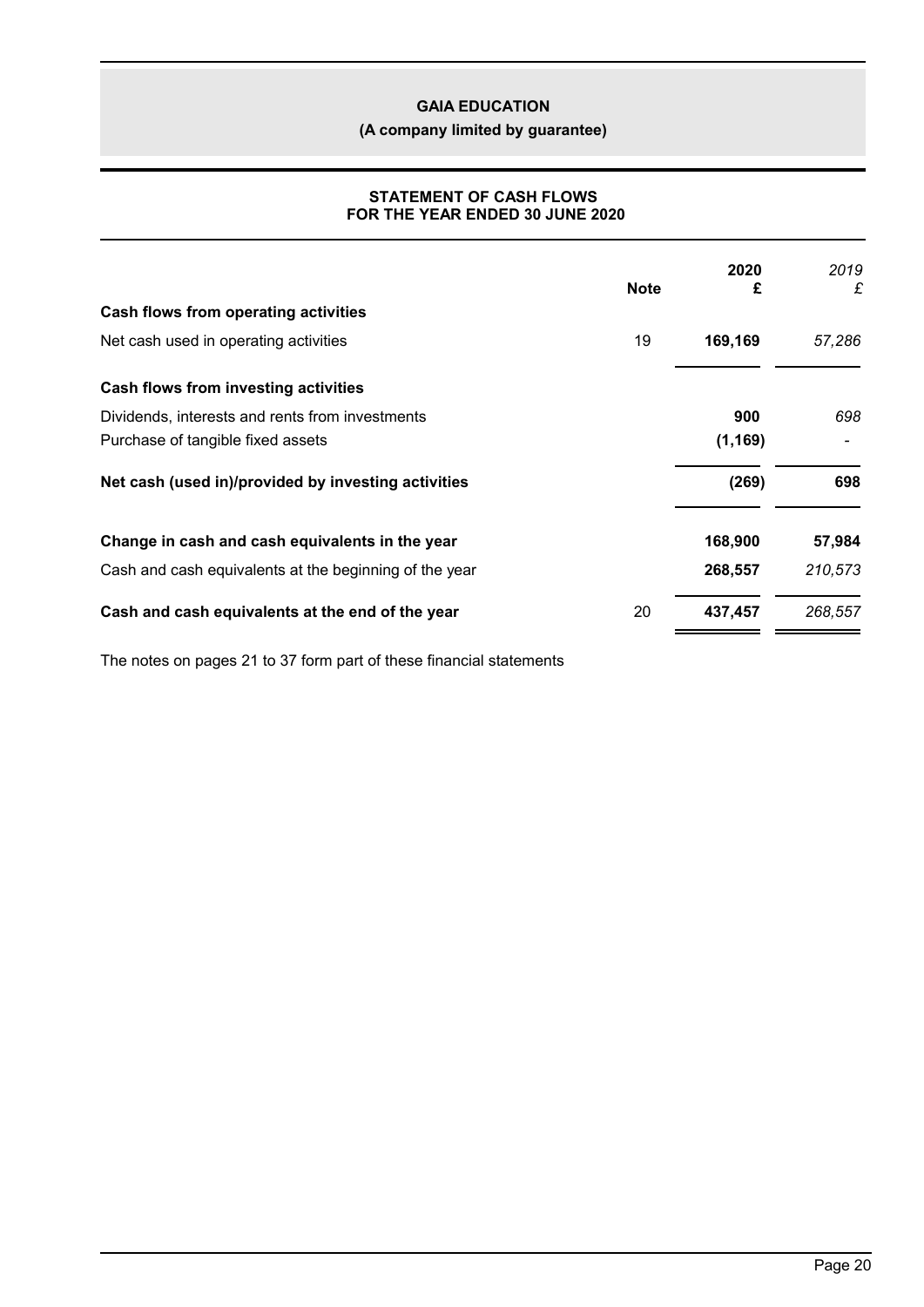#### **(A company limited by guarantee)**

### **NOTES TO THE FINANCIAL STATEMENTS FOR THE YEAR ENDED 30 JUNE 2020**

#### **1. General information**

The charity is a company limited by guarantee, incorporated in the United Kingdom and registered in Scotland (company number SC353907). It is a registered Scottish Charity (charity number: SC040839). The registered office is The Park, Findhorn, Forres, IV36 3TZ. The members of the company are the Trustees named on page 1. In the event of the charity being wound up, the liability in respect of the guarantee is limited to £1 per member of the charity.

The financial statements were prepared in Sterling and rounded to the nearest £.

#### **2. Accounting policies**

#### **2.1 Basis of preparation of financial statements**

The financial statements have been prepared in accordance with the Charities SORP (FRS 102) - Accounting and Reporting by Charities: Statement of Recommended Practice applicable to charities preparing their accounts in accordance with the Financial Reporting Standard applicable in the UK and Republic of Ireland (FRS 102) (effective 1 January 2019), the Financial Reporting Standard applicable in the UK and Republic of Ireland (FRS 102) and the Companies Act 2006.

Gaia Education meets the definition of a public benefit entity under FRS 102. Assets and liabilities are initially recognised at historical cost or transaction value unless otherwise stated in the relevant accounting policy.

#### **2.2 Going concern**

The Board has reviewed the going concern status of the organisation and considered a period of at least 12 months from the date of approval of the accounts. The Board has taken into account the Covid 19 pandemic in its consideration and has updated its forecasts based on changes to service delivery and is satisfied that the charitable company has adequate resources to manage the impact of the pandemic on an ongoing basis. Funding from Gaia Trust has also been extended until 2023. As a result, they continue to adopt the going concern basis in preparing the financial statements. The charitable company continues to have a strong balance sheet with significant bank balances to meet its liabilities as and when they fall due. Hence the Trustees consider that there are no material uncertainties about the charitable company's ability to continue as a going concern.

#### **2.3 Income**

All income is recognised once the charitable company has entitlement to the income, it is probable that the income will be received and the amount of income receivable can be measured reliably.

Grant income is recognised when the charity has entitlement to the funds, any conditions attached to the items of income have been met, it is probable that the income will be received and the amount can be measured reliably and it is not deferred.

Training course income is accounting for in the period to which it is provided, with monies received in advance being deferred as the charity is not legally entitled to the income until the training course takes place.

Interest on funds held on deposit is included when receiveable and the amount can be measured reliably by the company; this is normally upon notification of the interest paid of payable by the Bank,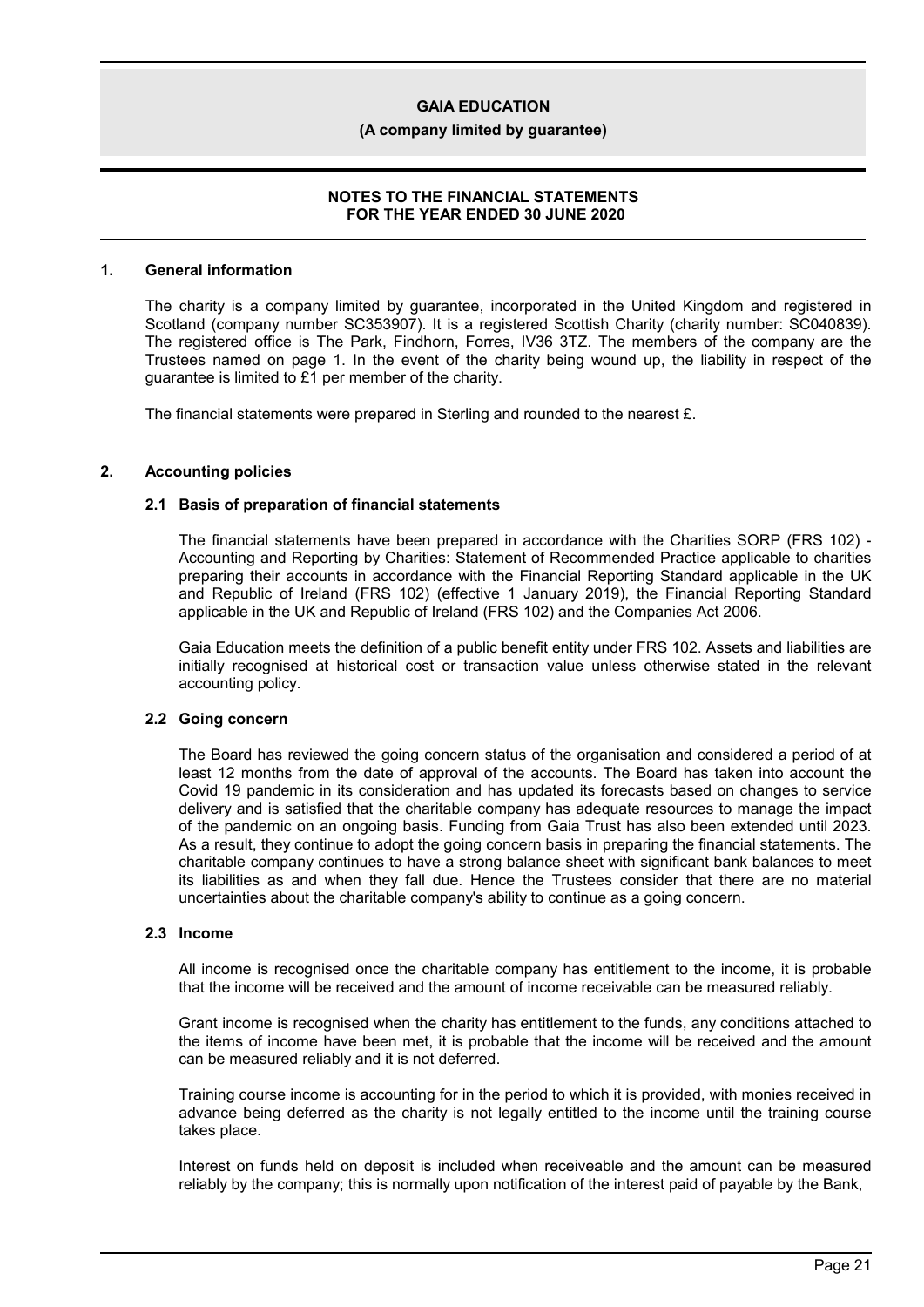#### **(A company limited by guarantee)**

### **NOTES TO THE FINANCIAL STATEMENTS FOR THE YEAR ENDED 30 JUNE 2020**

#### **2. Accounting policies (continued)**

#### **2.4 Expenditure**

All expenditure is accounted for on an accruals basis and has been included under expense categories that aggregate all costs for allocation to activities. Where costs cannot be directly attributed to particular activities they have been allocated on a basis consistent with the use of the resources.

Fundraising costs are those incurred in seeking voluntary contributions and do not include the costs of disseminating information in support of the charitable activities. Support costs are those costs incurred directly in support of expenditure on the objects of the company and include project management carried out.

Charitable activities and Governance costs are costs incurred on the company's educational operations, including support costs and costs relating to the governance of the company apportioned to charitable activities.

Grants payable are charged in the year when the offer is made except in those cases where the offer is conditional, such grants being recognised as expenditure when the conditions attaching are fulfilled. Grants offered subject to conditions which have not been met at the year end are noted as a commitment, but not accrued as expenditure.

All expenditure is inclusive of irrecoverable VAT.

#### **2.5 Foreign currencies**

Monetary assets and liabilities denominated in foreign currencies are translated into sterling at rates of exchange ruling at the reporting date.

Transactions in foreign currencies are translated into sterling at the rate ruling on the date of the transaction.

Exchange gains and losses are recognised in the Statement of financial activities.

#### **2.6 Tangible fixed assets and depreciation**

Tangible fixed assets are carried at cost, net of depreciation and any provision for impairment. Depreciation is provided at rates calculated to write off the cost of fixed assets, less their estimated residual value, over their expected useful lives on the following bases:

Fixtures, fitting and equiptment - 20% reducing balance.

# **2.7 Debtors**

Trade and other debtors are recognised at the settlement amount after any trade discount offered. Prepayments are valued at the amount prepaid net of any trade discounts due.

#### **2.8 Cash at bank and in hand**

Cash at bank and in hand includes cash and short-term highly liquid investments with a short maturity of three months or less from the date of acquisition or opening of the deposit or similar account.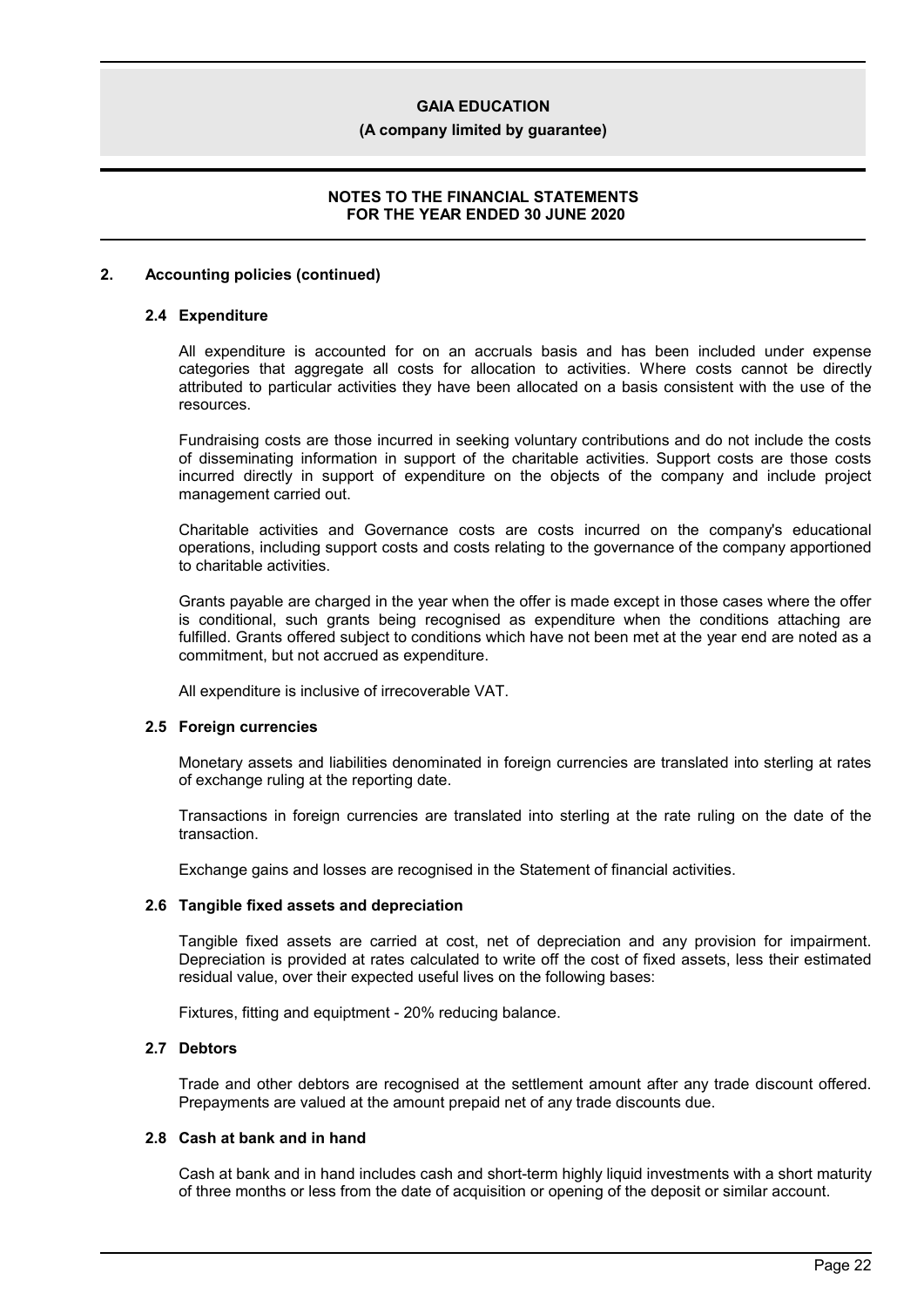#### **(A company limited by guarantee)**

### **NOTES TO THE FINANCIAL STATEMENTS FOR THE YEAR ENDED 30 JUNE 2020**

#### **2. Accounting policies (continued)**

#### **2.9 Liabilities and provisions**

Liabilities are recognised when there is an obligation at the Balance sheet date as a result of a past event, it is probable that a transfer of economic benefit will be required in settlement, and the amount of the settlement can be estimated reliably.

Liabilities are recognised at the amount that the charitable company anticipates it will pay to settle the debt or the amount it has received as advanced payments for the goods or services it must provide.

Provisions are measured at the best estimate of the amounts required to settle the obligation. Where the effect of the time value of money is material, the provision is based on the present value of those amounts, discounted at the pre-tax discount rate that reflects the risks specific to the liability. The unwinding of the discount is recognised within interest payable and similar charges.

#### **2.10 Financial instruments**

The charitable company only has financial assets and financial liabilities of a kind that qualify as basic financial instruments. Basic financial instruments are initially recognised at transaction value and subsequently measured at their settlement value.

### **2.11 Pensions**

The charitable company operates a defined contribution pension scheme and the pension charge represents the amounts payable by the charitable company to the fund in respect of the year.

#### **2.12 Fund accounting**

General funds are unrestricted funds which are available for use at the discretion of the Trustees in furtherance of the general objectives of the charitable company and which have not been designated for other purposes.

Designated funds comprise unrestricted funds that have been set aside by the Trustees for particular purposes. The aim and use of each designated fund is set out in the notes to the financial statements.

Restricted funds are funds which are to be used in accordance with specific restrictions imposed by donors or which have been raised by the charitable company for particular purposes. The costs of raising and administering such funds are charged against the specific fund. The aim and use of each restricted fund is set out in the notes to the financial statements.

### **2.13 Critical accounting estimates and areas of judgement**

The preparation of the financial statements requires the use of certain critical accounting estimates. It also requires the Trustees to exercise judgement in applying Gaia Education accounting policies. The Trustees have reviewed these and concluded there are no areas requiring a higher degree of judgement, or complexity, and no areas where assumptions or estimates are most significant to the financial statements.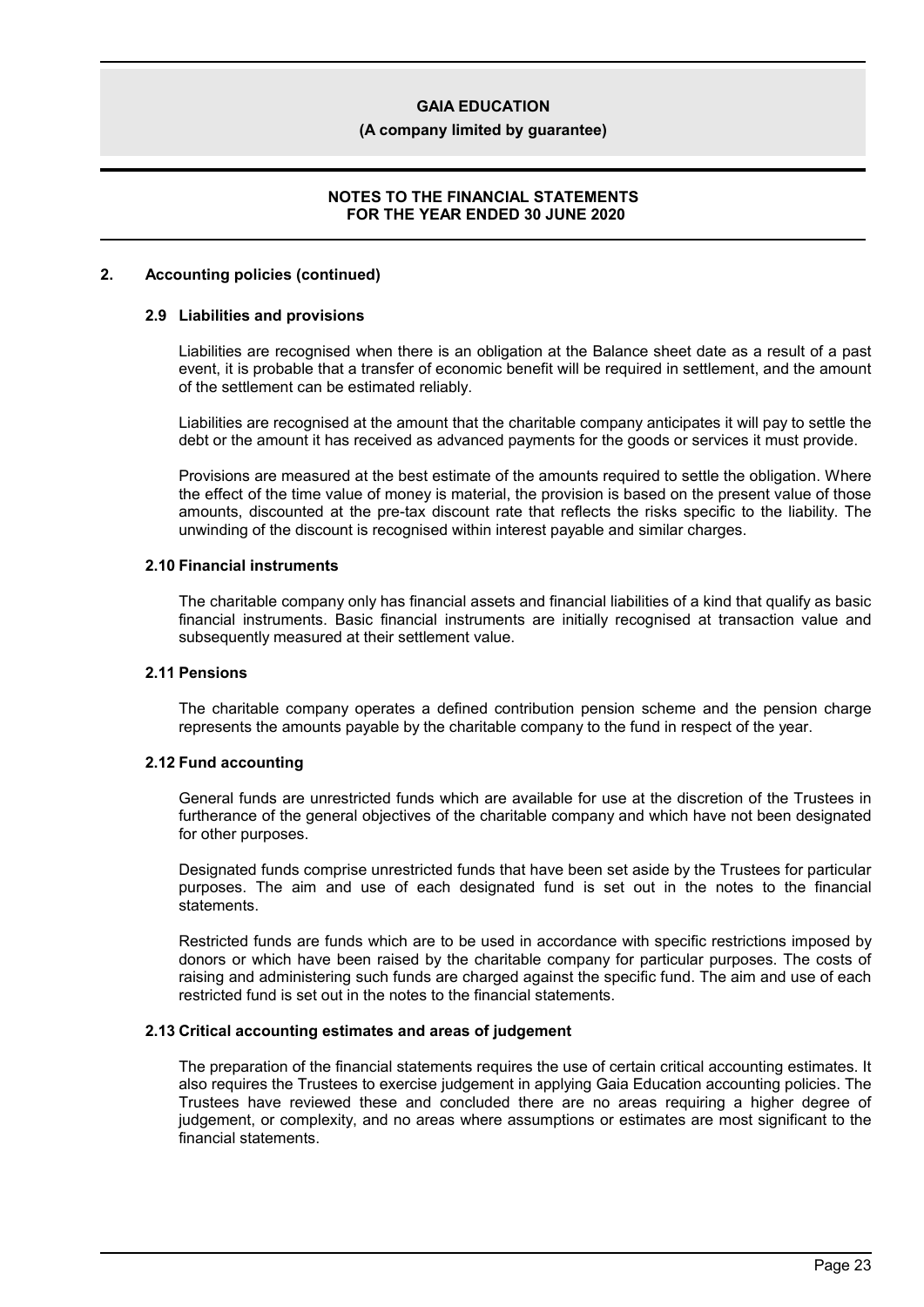# **(A company limited by guarantee)**

## **NOTES TO THE FINANCIAL STATEMENTS FOR THE YEAR ENDED 30 JUNE 2020**

# **3. Income from donations and legacies**

|                                       | funds<br>2020<br>£ | <b>Restricted Unrestricted</b><br>funds<br>2020<br>£ | <b>Total</b><br>funds<br>2020<br>£ | Total<br>funds<br>2019<br>£ |
|---------------------------------------|--------------------|------------------------------------------------------|------------------------------------|-----------------------------|
| Donations                             |                    | 138                                                  | 138                                | 67                          |
| Grants receivable for core activities | 138,673            | 244,410                                              | 383,083                            | 410,746                     |
|                                       | 138,673            | 244,548                                              | 383,221                            | 410,813                     |
| <b>Total 2019</b>                     | 149,146            | 261,667                                              | 410,813                            |                             |

# **4. Income from charitable activities**

|                   | <b>Unrestricted</b><br>funds<br>2020<br>£ | <b>Total</b><br>funds<br>2020<br>£ | Total<br>funds<br>2019<br>£ |
|-------------------|-------------------------------------------|------------------------------------|-----------------------------|
| Course income     | 161,250                                   | 161,250                            | 153,056                     |
| <b>Total 2019</b> | 153,056                                   | 153,056                            |                             |

### **5. Investment income**

|                     | <b>Unrestricted</b><br>funds<br>2020<br>£ | <b>Total</b><br>funds<br>2020<br>£ | Total<br>funds<br>2019<br>£ |
|---------------------|-------------------------------------------|------------------------------------|-----------------------------|
| Interest receivable | 900                                       | 900                                | 698                         |
| <b>Total 2019</b>   | 698                                       | 698                                |                             |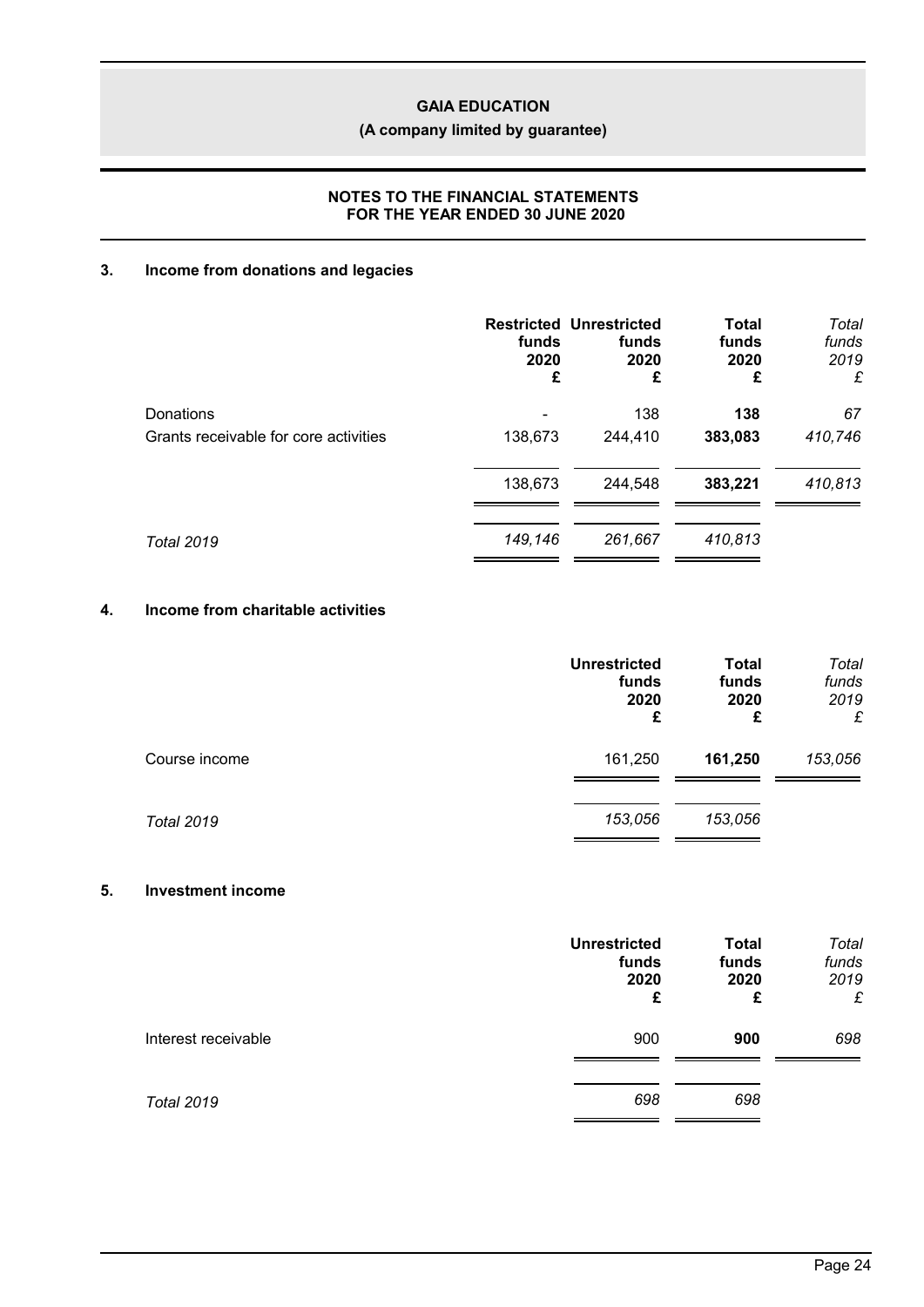# **(A company limited by guarantee)**

## **NOTES TO THE FINANCIAL STATEMENTS FOR THE YEAR ENDED 30 JUNE 2020**

# **6. Expenditure on raising funds**

| <b>Unrestricted</b><br>funds<br>2020<br>£ | <b>Total</b><br>funds<br>2020<br>£ | Total<br>funds<br>2019<br>£ |
|-------------------------------------------|------------------------------------|-----------------------------|
| 11,993                                    | 11,993                             | 9,881                       |
| 9,881                                     | 9,881                              |                             |
|                                           |                                    |                             |

# **7. Analysis of expenditure on charitable activities**

# **Summary by fund type**

|                                             | funds<br>2020<br>£ | <b>Restricted Unrestricted</b><br>funds<br>2020<br>£ | <b>Total</b><br>funds<br>2020<br>£ | Total<br>funds<br>2019<br>£ |
|---------------------------------------------|--------------------|------------------------------------------------------|------------------------------------|-----------------------------|
| Resources expended on charitable activities | 108,278            | 338,649                                              | 446.927                            | 448,962                     |
| <b>Total 2019</b>                           | 150.991            | 297.971                                              | 448.962                            |                             |

# **8. Analysis of expenditure by activities**

|                                 | <b>Activities</b><br>undertaken<br>directly<br>2020<br>£ | <b>Support</b><br>costs<br>2020<br>£ | Total<br>funds<br>2020<br>£ | Total<br>funds<br>2019<br>£ |
|---------------------------------|----------------------------------------------------------|--------------------------------------|-----------------------------|-----------------------------|
| Delivery of education programme | 214,928                                                  | 231,999                              | 446,927                     | 448,962                     |
| <b>Total 2019</b>               | 245,053                                                  | 203,909                              | 448,962                     |                             |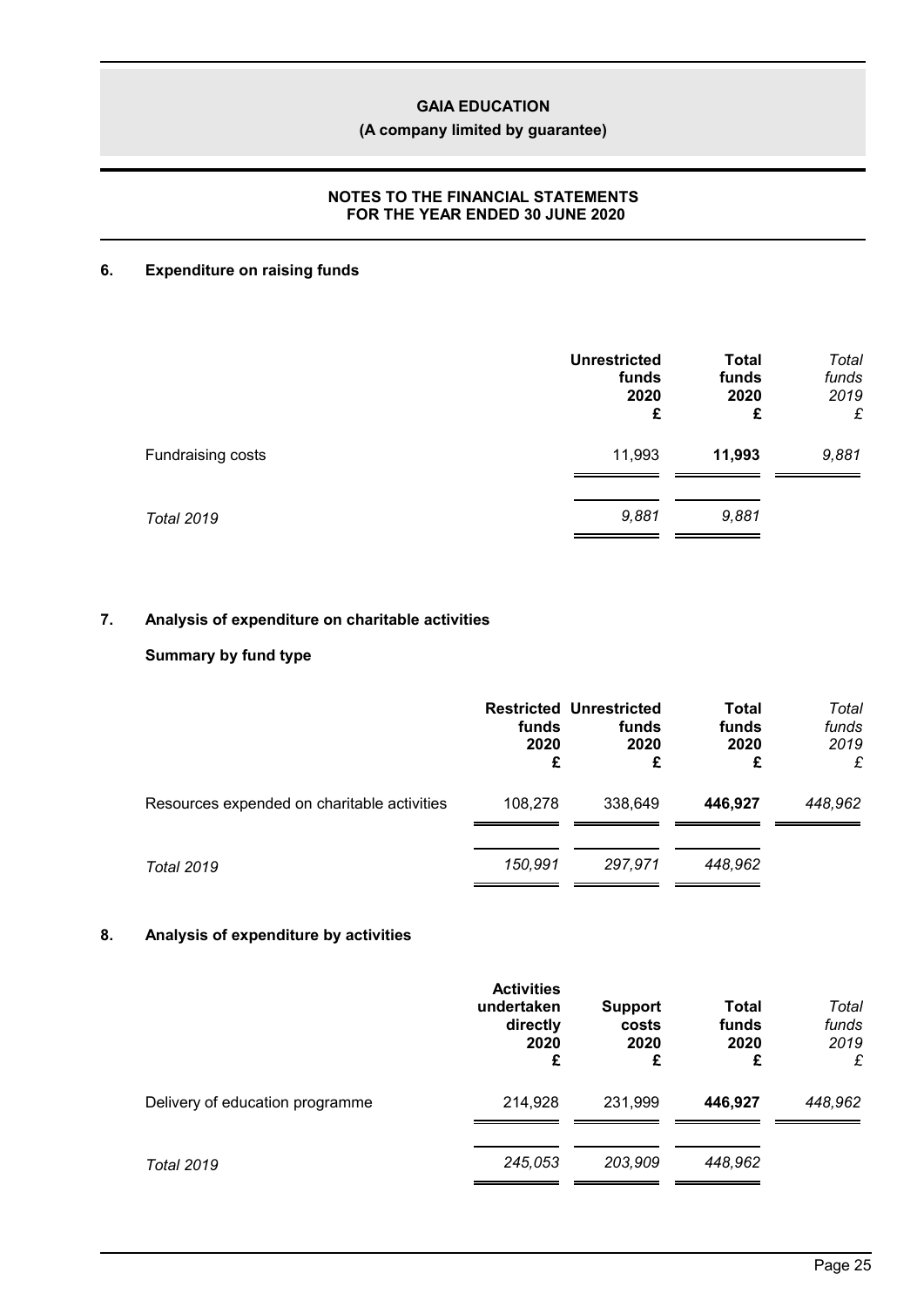# **(A company limited by guarantee)**

## **NOTES TO THE FINANCIAL STATEMENTS FOR THE YEAR ENDED 30 JUNE 2020**

# **8. Analysis of expenditure by activities (continued)**

# **Analysis of direct costs**

|                                        | <b>Charitable</b><br>activities<br>undertaken<br>2020<br>£ | Total<br>funds<br>2020<br>£ | Total<br>funds<br>2019<br>£ |
|----------------------------------------|------------------------------------------------------------|-----------------------------|-----------------------------|
| Communication and administration costs | (794)                                                      | (794)                       | 8,310                       |
| Programme publication & promotion      | 31,738                                                     | 31,738                      | 32,215                      |
| Course expenditure                     | 61,511                                                     | 61,511                      | 51,708                      |
| Project costs                          | 116,488                                                    | 116,488                     | 150,991                     |
| Travel costs                           | 5,985                                                      | 5,985                       | 1,829                       |
|                                        | 214,928                                                    | 214,928                     | 245,053                     |
| <b>Total 2019</b>                      | 245,053                                                    | 245,053                     |                             |

Included within the above are grants payable to WWF Zambia of £45,436 (2019: £96,476).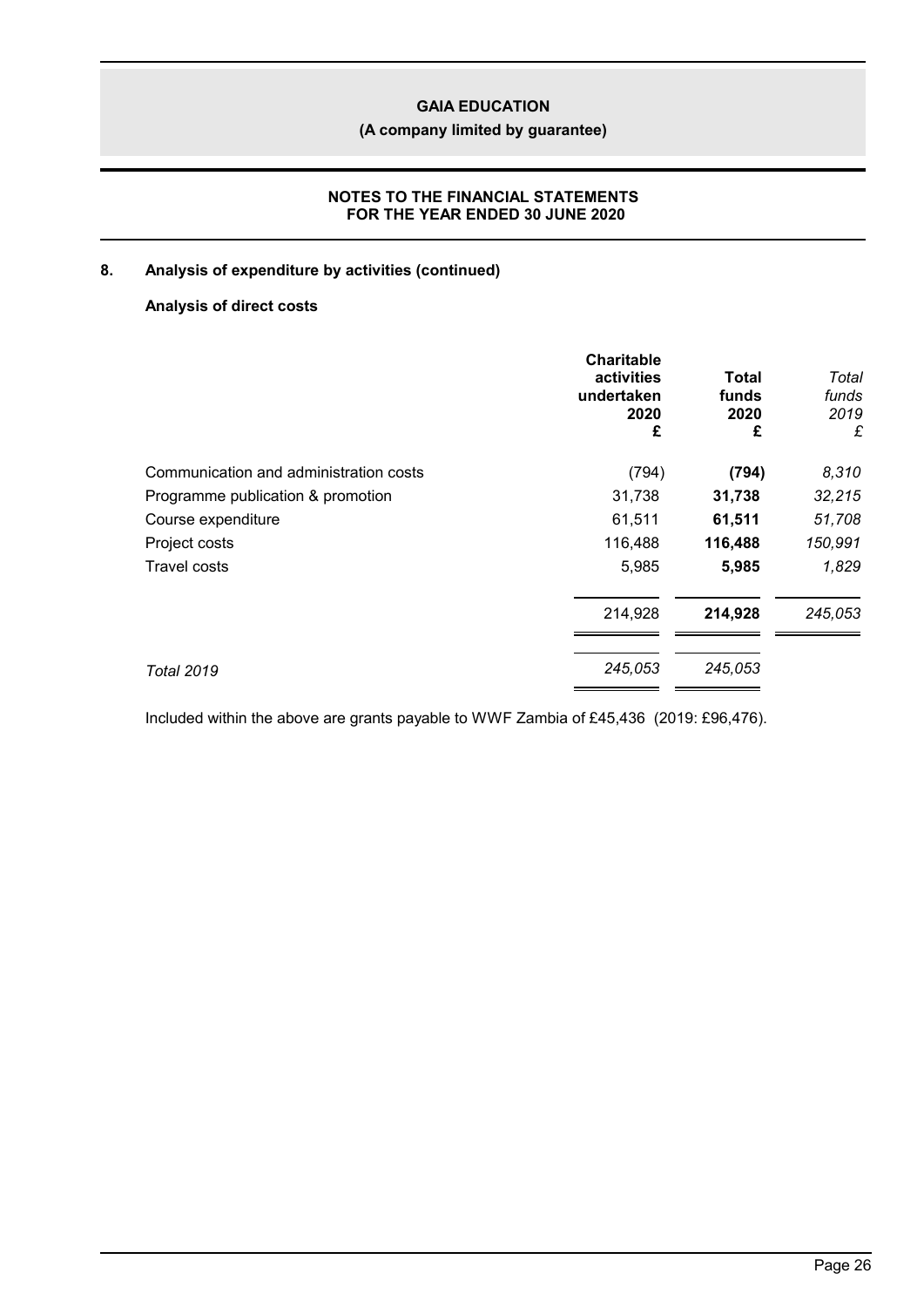### **(A company limited by guarantee)**

# **NOTES TO THE FINANCIAL STATEMENTS FOR THE YEAR ENDED 30 JUNE 2020**

### **8. Analysis of expenditure by activities (continued)**

## **Analysis of support costs**

|                                     | <b>Charitable</b><br>activities<br>undertaken<br>2020<br>£ | <b>Total</b><br>funds<br>2020<br>£ | Total<br>funds<br>2019<br>£ |
|-------------------------------------|------------------------------------------------------------|------------------------------------|-----------------------------|
| Other staff costs                   | 13,111                                                     | 13,111                             | 10,312                      |
| Depreciation                        | 244                                                        | 244                                | 281                         |
| Program director fees               | 57,871                                                     | 57,871                             | 61,636                      |
| Head of strategy & marketing        | 26,751                                                     | 26,751                             | 23,700                      |
| <b>Executive Secretary</b>          | 1,680                                                      | 1,680                              | 13,757                      |
| People care coordinator             | 21,600                                                     | 21,600                             | 4,326                       |
| <b>Travel costs</b>                 | 6,174                                                      | 6,174                              | 11,268                      |
| Office administration costs         | 29,223                                                     | 29,223                             | 27,129                      |
| <b>Business developer</b>           | 16,029                                                     | 16,029                             |                             |
| <b>Bank charges</b>                 | 7,516                                                      | 7,516                              | 5,624                       |
| Sundry expenses                     | 240                                                        | 240                                |                             |
| Academic director                   | 16,594                                                     | 16,594                             | 16,605                      |
| Head of branding                    | 17,838                                                     | 17,838                             | 14,378                      |
| Film                                | 660                                                        | 660                                | 400                         |
| Governance costs                    | 16,468                                                     | 16,468                             | 14,493                      |
|                                     | 231,999                                                    | 231,999                            | 203,909                     |
| <b>Total 2019</b>                   | 203,909                                                    | 203,909                            |                             |
| 9.<br><b>Auditor's remuneration</b> |                                                            |                                    |                             |
|                                     |                                                            | 2020<br>£                          | 2019<br>£                   |

Fees payable to the charitable company's auditor for the audit of the charitable company's annual accounts **5,200** *4,950*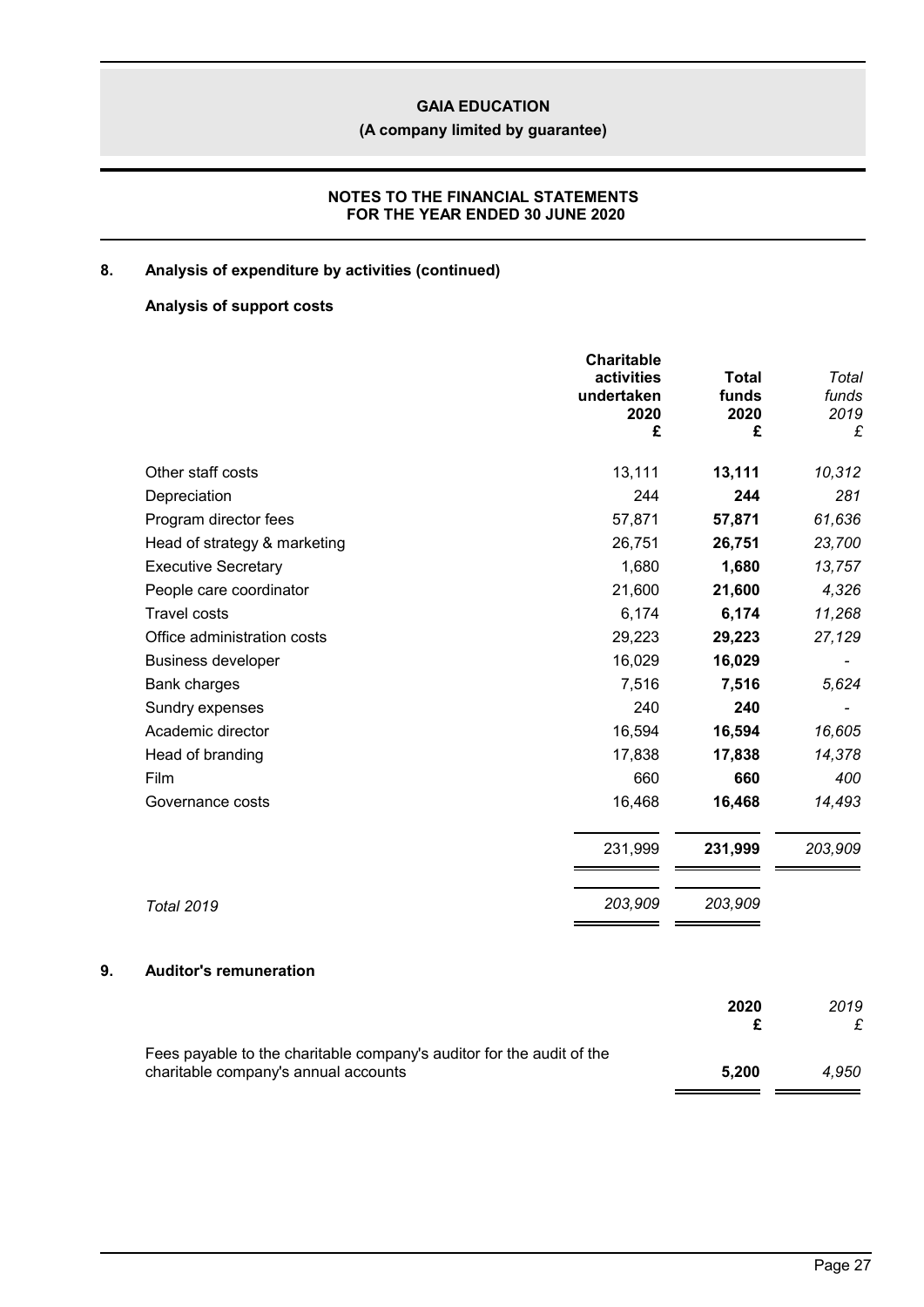#### **(A company limited by guarantee)**

## **NOTES TO THE FINANCIAL STATEMENTS FOR THE YEAR ENDED 30 JUNE 2020**

#### **10. Staff costs**

|                                                 | 2020<br>£ | 2019<br>£ |
|-------------------------------------------------|-----------|-----------|
| Wages and salaries                              | 129,909   | 130,500   |
| Social security costs                           | 10,983    | 10,815    |
| Contribution to defined benefit pension schemes | 2,128     | 1,603     |
|                                                 | 143,020   | 142,918   |

The average number of persons employed by the Company during the year was as follows:

|           | 2020<br>No. | 2019<br>No.    |
|-----------|-------------|----------------|
| Employees | 4           | $\overline{4}$ |
|           |             |                |

The number of employees whose employee benefits (excluding employer pension costs) exceeded £60,000 was:

|                               | 2020<br>No. | 2019<br>No. |
|-------------------------------|-------------|-------------|
| In the band £80,001 - £90,000 | 1           |             |

The key management personnel of the charity are deemed to be:

Chief Executive Officer Academic Director Head of Branding Head of Strategy & Marketing Chief Operating Officer Business Developer **Treasurer** 

No other individuals are considered to have authority or responsibility for planning, directing and controlling the activities of the charity.

Total fees and remuneration paid by the charity in respect of key management personnel was £209,391 (2019 - £168,822). Certain key management personnel provide their services on a consultancy basis.

In addition, expenses amounting to £9,896 (2019 - £15,615) were paid during the year by the charity to key management personnel. This included the re-imbursement of expenditure incurred by key management personnel on behalf of the charity.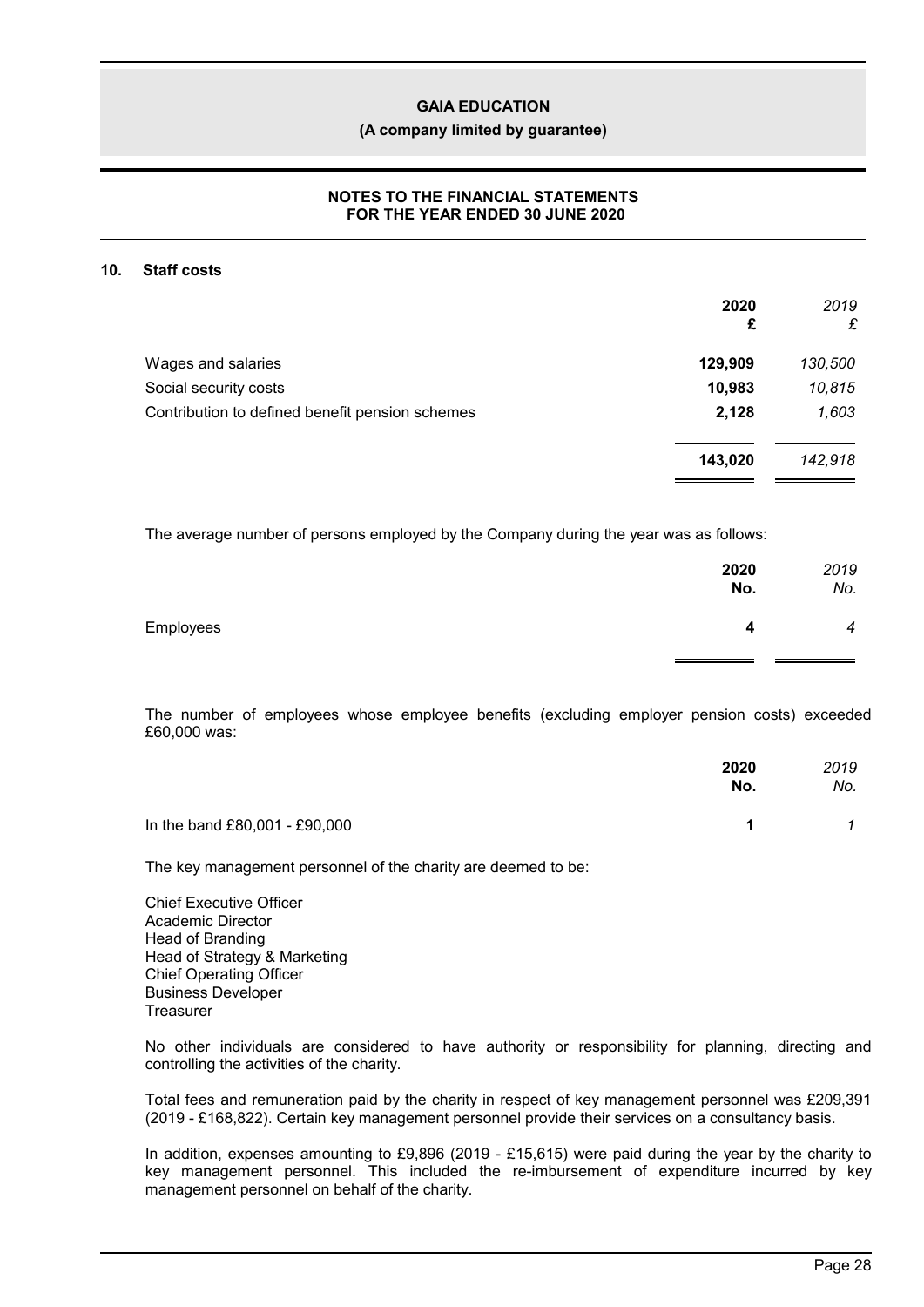**(A company limited by guarantee)**

### **NOTES TO THE FINANCIAL STATEMENTS FOR THE YEAR ENDED 30 JUNE 2020**

### **11. Trustees' remuneration and expenses**

During the year, no Trustees received any remuneration or other benefits *(2019 - £NIL)*.

During the year ended 30 June 2020, expenses totalling *£*1,957 were reimbursed or paid directly to 2 Trustees *(2019 - £627 to 2 Trustees)*.

Trustee expenses related to the reimbursement of travel expenses incurred on behalf of the charity.

#### **12. Tangible fixed assets**

|                          | Fixtures,<br>fittings and<br>equipment<br>£ |
|--------------------------|---------------------------------------------|
| <b>Cost or valuation</b> |                                             |
| At 1 July 2019           | 4,435                                       |
| Additions                | 1,169                                       |
| Disposals                | (949)                                       |
| At 30 June 2020          | 4,655                                       |
| <b>Depreciation</b>      |                                             |
| At 1 July 2019           | 3,311                                       |
| Charge for the year      | 244                                         |
| On disposals             | (771)                                       |
| At 30 June 2020          | 2,784                                       |
| Net book value           |                                             |
| At 30 June 2020          | 1,871                                       |
| At 30 June 2019          | 1,124                                       |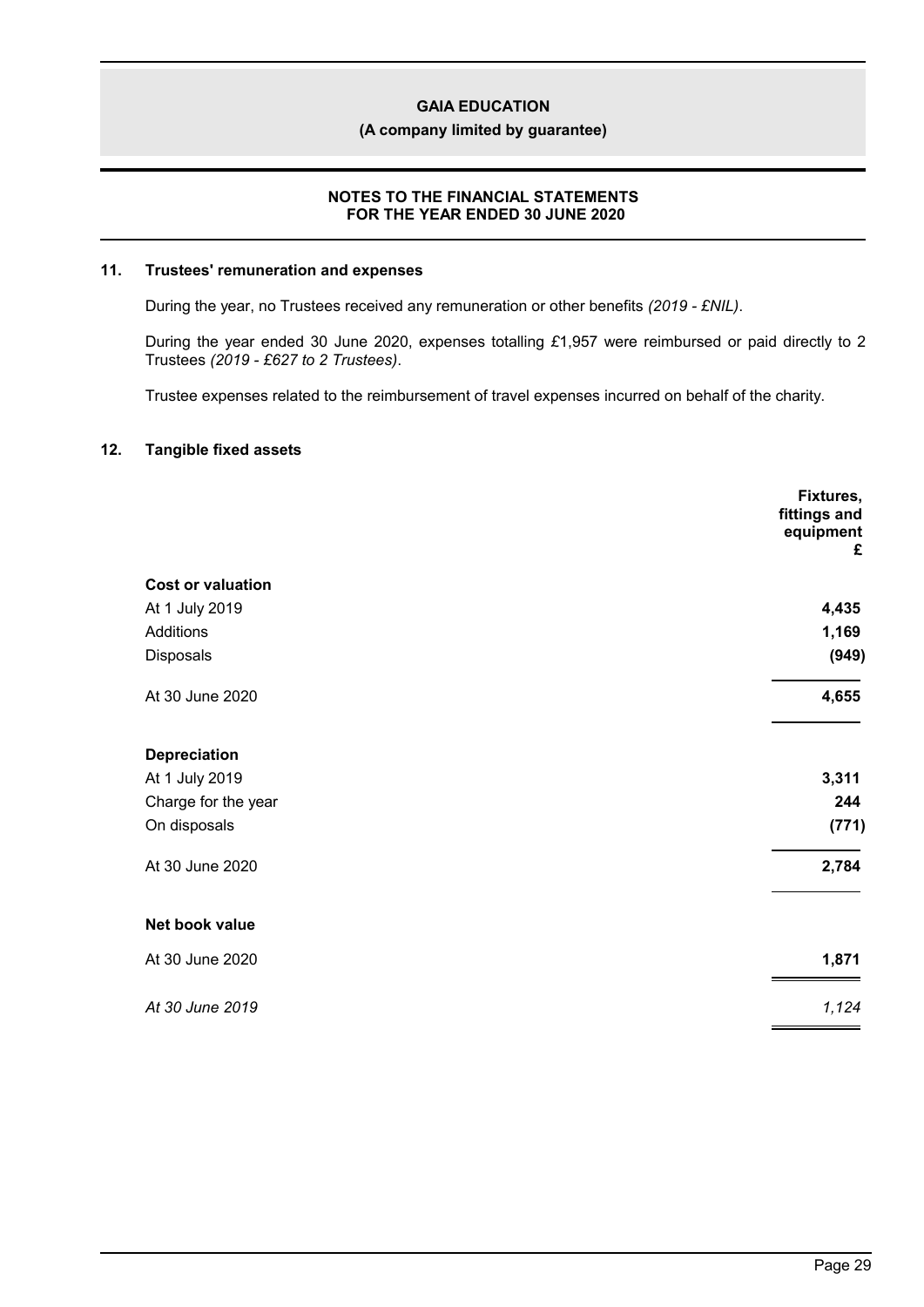**(A company limited by guarantee)**

# **NOTES TO THE FINANCIAL STATEMENTS FOR THE YEAR ENDED 30 JUNE 2020**

## **13. Debtors**

|     |                                                | 2020<br>£ | 2019<br>£ |
|-----|------------------------------------------------|-----------|-----------|
|     | Due within one year                            |           |           |
|     | <b>Trade debtors</b>                           |           | 6,909     |
|     | Other debtors                                  | 398       | 2,136     |
|     | Prepayments and accrued income                 | 8,857     | 22,908    |
|     |                                                | 9,255     | 31,953    |
| 14. | Creditors: Amounts falling due within one year |           |           |
|     |                                                |           |           |
|     |                                                | 2020<br>£ | 2019<br>£ |
|     | Other taxation and social security             | 3,616     |           |
|     | Other creditors                                | 10,788    | 609       |
|     | Accruals and deferred income                   | 56,937    | 10,056    |
|     |                                                | 71,341    | 10,665    |
|     |                                                | 2020<br>£ | 2019<br>£ |
|     | Deferred income at 1 July 2019                 | 1,437     | 6,715     |
|     | Resources deferred during the year             | 36,448    | 1,437     |
|     | Amounts released from previous periods         | (1, 437)  | (6, 715)  |
|     |                                                | 36,448    | 1,437     |

Deferred income in 2019 and 2020 represents course income received in advance.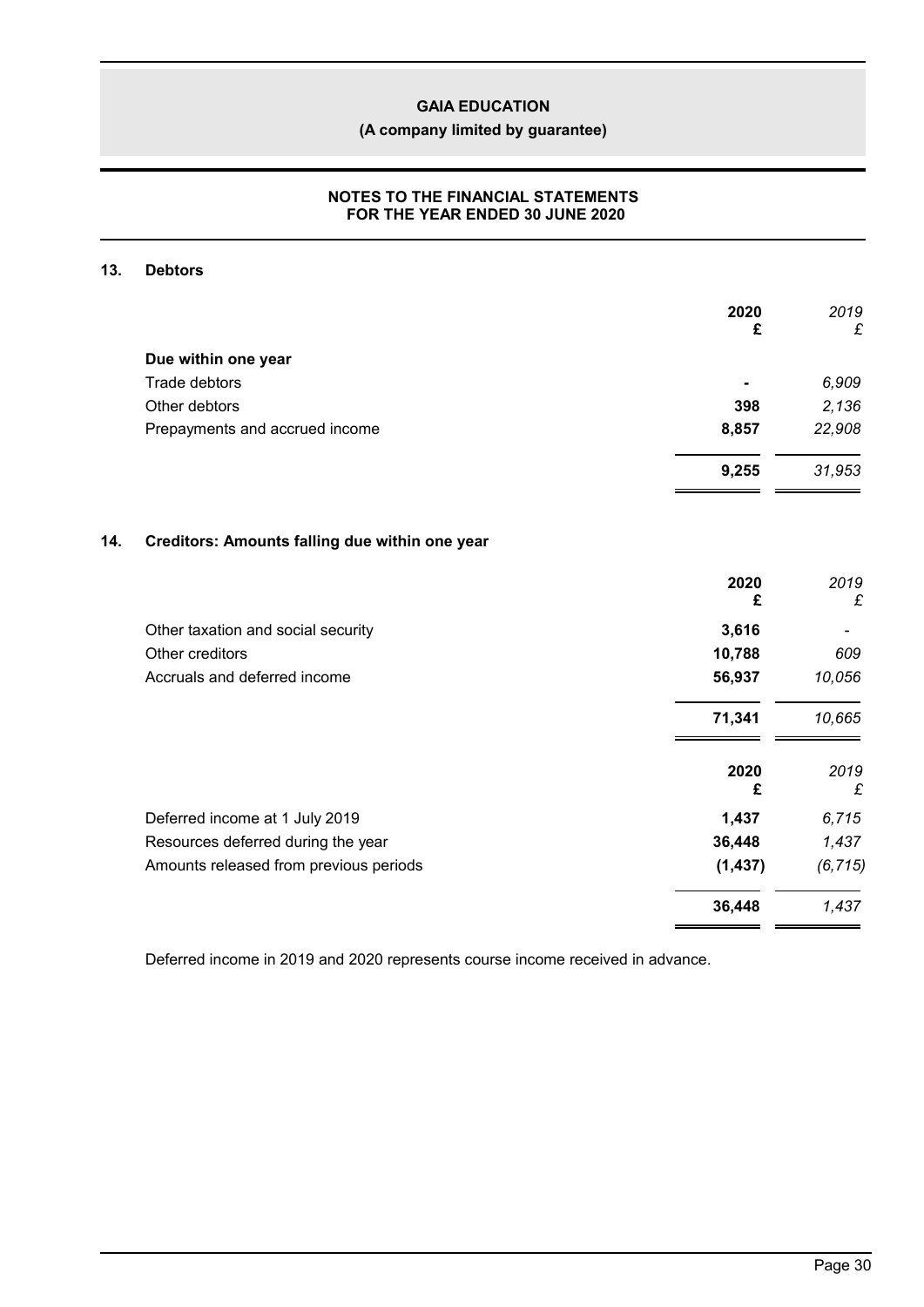**(A company limited by guarantee)**

# **NOTES TO THE FINANCIAL STATEMENTS FOR THE YEAR ENDED 30 JUNE 2020**

### **15. Financial instruments**

|                                                  | 2020<br>£ | 2019<br>£ |
|--------------------------------------------------|-----------|-----------|
| <b>Financial assets</b>                          |           |           |
| Financial assets measured at amortised cost      | 446,712   | 300,509   |
|                                                  | 2020<br>£ | 2019<br>£ |
| <b>Financial liabilities</b>                     |           |           |
| Financial liabilities measured at amortised cost | 31,277    | 9,228     |

Financial assets measured at amortised cost comprise cash at bank and in hand and debtors excluding prepayments.

Other financial liabilities measured at amortised cost comprise creditors excluding other taxation and social security and deferred income.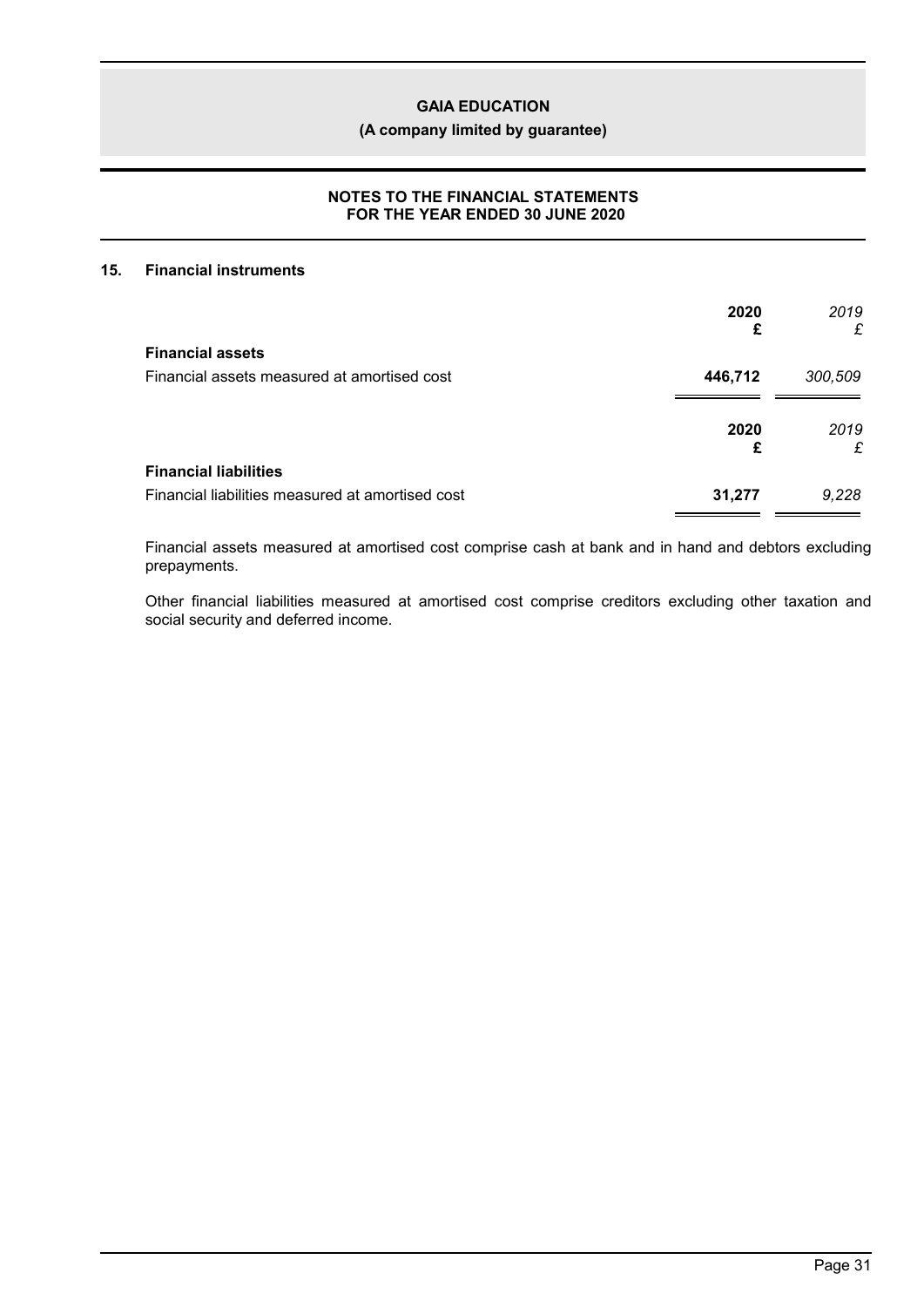**(A company limited by guarantee)**

# **NOTES TO THE FINANCIAL STATEMENTS FOR THE YEAR ENDED 30 JUNE 2020**

# **16. Statement of funds**

# **Statement of funds - current year**

| <b>Unrestricted funds</b>               | <b>Balance at 1</b><br><b>July 2019</b><br>£ | <b>Income</b><br>£ | <b>Expenditure</b><br>£ | Gains/<br>(Losses)<br>£ | <b>Balance at</b><br>30 June<br>2020<br>£ |
|-----------------------------------------|----------------------------------------------|--------------------|-------------------------|-------------------------|-------------------------------------------|
|                                         |                                              |                    |                         |                         |                                           |
| General Funds - all funds               | 271,353                                      | 406,698            | (350, 642)              | (178)                   | 327,231                                   |
| <b>Restricted funds</b>                 |                                              |                    |                         |                         |                                           |
| <b>EU Grant SUMCULA</b>                 | 8,448                                        | 6,000              | (13, 514)               |                         | 934                                       |
| Zambia Project - Scottish<br>Government |                                              | 107,484            | (62,078)                |                         | 45,406                                    |
| <b>Community Catalysts</b>              | 2,157                                        | 6,335              | (8, 492)                |                         |                                           |
| Glocaliser                              | 4,246                                        | 5,166              | (9, 412)                |                         |                                           |
| Water Project - Scottish<br>Government  |                                              | 10,100             | (8, 100)                |                         | 2,000                                     |
| <b>BLAST</b>                            |                                              | 2,782              | (2, 249)                |                         | 533                                       |
| Sicilia Integra - Global Whole<br>Being | 4,765                                        | 806                | (4, 433)                |                         | 1,138                                     |
|                                         | 19,616                                       | 138,673            | (108, 278)              |                         | 50,011                                    |
| <b>Total of funds</b>                   | 290,969                                      | 545,371            | (458, 920)              | (178)                   | 377,242                                   |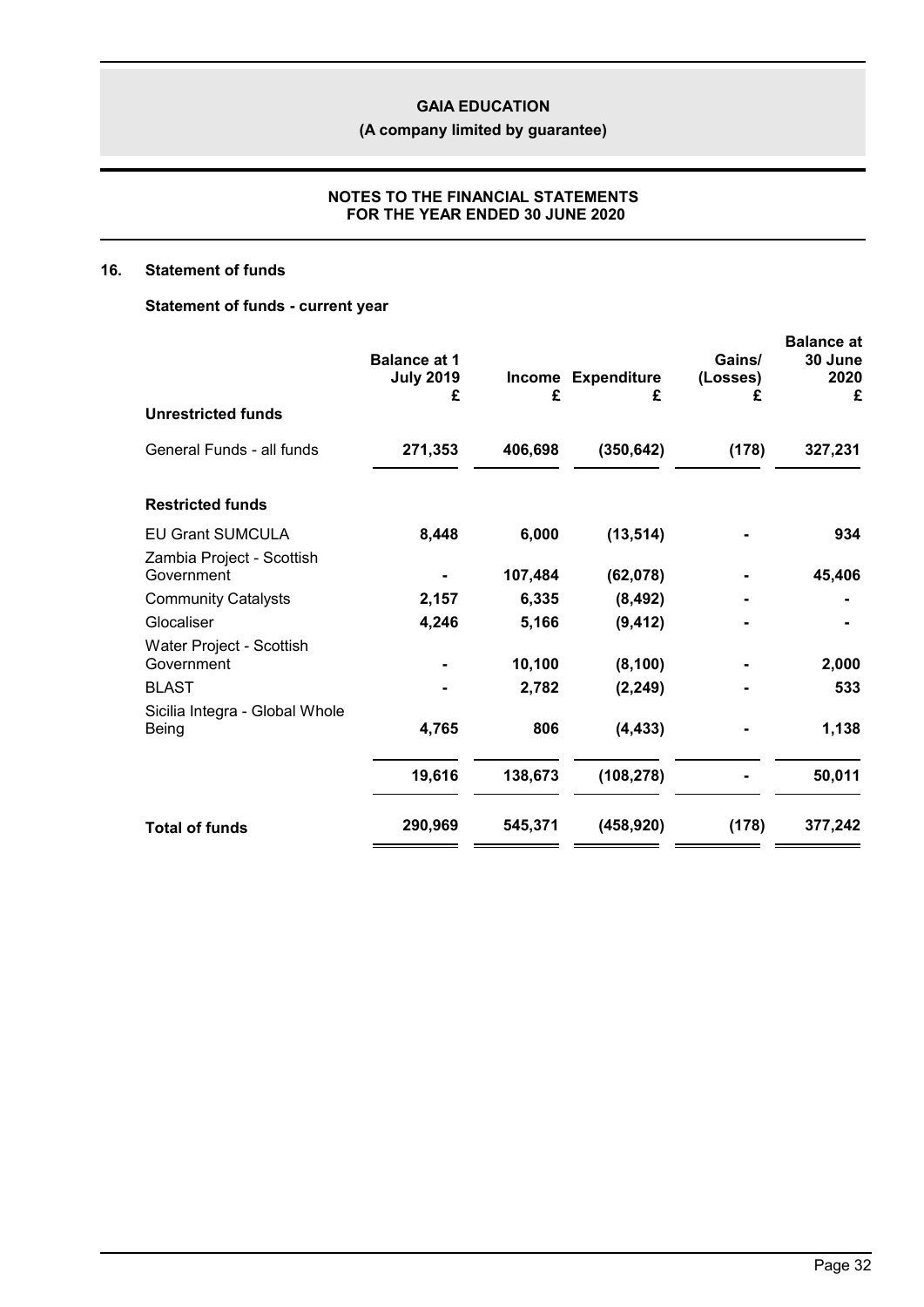**(A company limited by guarantee)**

# **NOTES TO THE FINANCIAL STATEMENTS FOR THE YEAR ENDED 30 JUNE 2020**

# **16. Statement of funds (continued)**

# **Statement of funds - prior year**

| <b>Balance</b> at<br>1 July 2018<br>£ | Income<br>£ | Expenditure<br>£ | <b>Balance</b> at<br>30 June<br>2019<br>£ |
|---------------------------------------|-------------|------------------|-------------------------------------------|
| 163,784                               | 415,421     | (307, 852)       | 271,353                                   |
|                                       |             |                  |                                           |
| 10,439                                | 11,611      | (13, 602)        | 8,448                                     |
| 495                                   | 117,255     | (117, 750)       |                                           |
|                                       | 4,245       | (2,088)          | 2,157                                     |
|                                       | 5,535       | (1, 289)         | 4,246                                     |
|                                       | 7,500       | (7,500)          |                                           |
| 10,527                                | 3,000       | (8, 762)         | 4,765                                     |
| 21,461                                | 149,146     | (150, 991)       | 19,616                                    |
| 185,245                               | 564,567     | (458, 843)       | 290,969                                   |
|                                       |             |                  |                                           |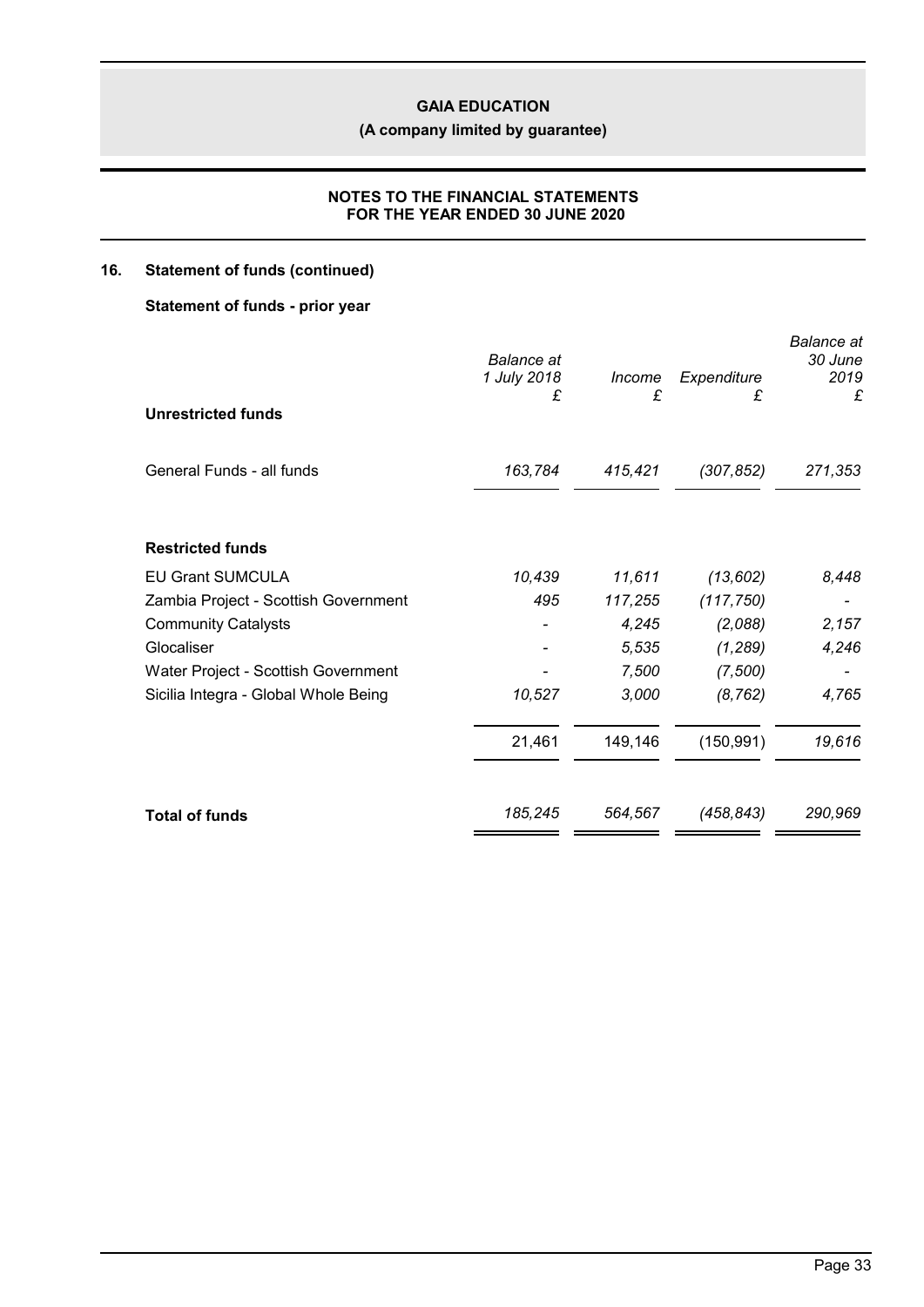**(A company limited by guarantee)**

### **NOTES TO THE FINANCIAL STATEMENTS FOR THE YEAR ENDED 30 JUNE 2020**

#### **16. Statement of funds (continued)**

#### **Restricted Funds**

#### **Sicilia Integra Project**

The charity received income from Lush for chocolate products sold solely to support the Herbal Youthful Chocolate project aims to build the capacity of displaced young women refugees in Sicily. The project combines the wild herbs of the Iblei territory with the traditional art of chocolate making in the city of Modica with a view to creating opportunities for young women to specialise in organic herbal chocolate making.

#### **Scottish Government - Zambia Project**

This fund relates to grant funding received from the Scottish Government. These grants are to enable the charity to build the capacity of 420 local Zambian Youth Leaders to lead 3 Central Province districts to more sustainable food and livelihood security and conservation action.

#### **ERASMUS+ Sustainable Management of Cultural Landscape - (SUMCULA)**

This fund relates to grant funding received from ERASMUS+ in order to work on the development of courses and didactic resources on sustainable management of cultural landscapes, regional development and cultural heritage to be conducted at a Master's level. 13 partners will collaborate to develop curriculum, lead workshops and create software around this topic.

#### **Scottish Government - Water Project**

Free online programme to build capacity of water related professionals on local water solutions for global challenges. Funded by the Scottish Government.

#### **Community Catalysts**

Funded by the EU, the project builds community-led tools for catalysing regenerative development of rural areas of Europe.

#### **Glocaliser**

Funded by Ashoka Austria and Sinnbildungsstiftung, the project builds capacity of students aged between 17 – 22 in sustainable development approaches to youth overconsumption lifestyle.

#### **BLAST**

This project is designed to enable adult educators to provide need-based educational opportunities to citizens, communities and professionals that engage as changemakers in the socio-ecological transition. By supporting adult educators to improve their competences in delivering blended transformative learning for civic engagement, it aims to bring about massive personal and community-led change over time. Professionals will be trained through training-of-trainers events, going on to train multipliers who will in turn reach thousands of beneficiaries through offline and online activities.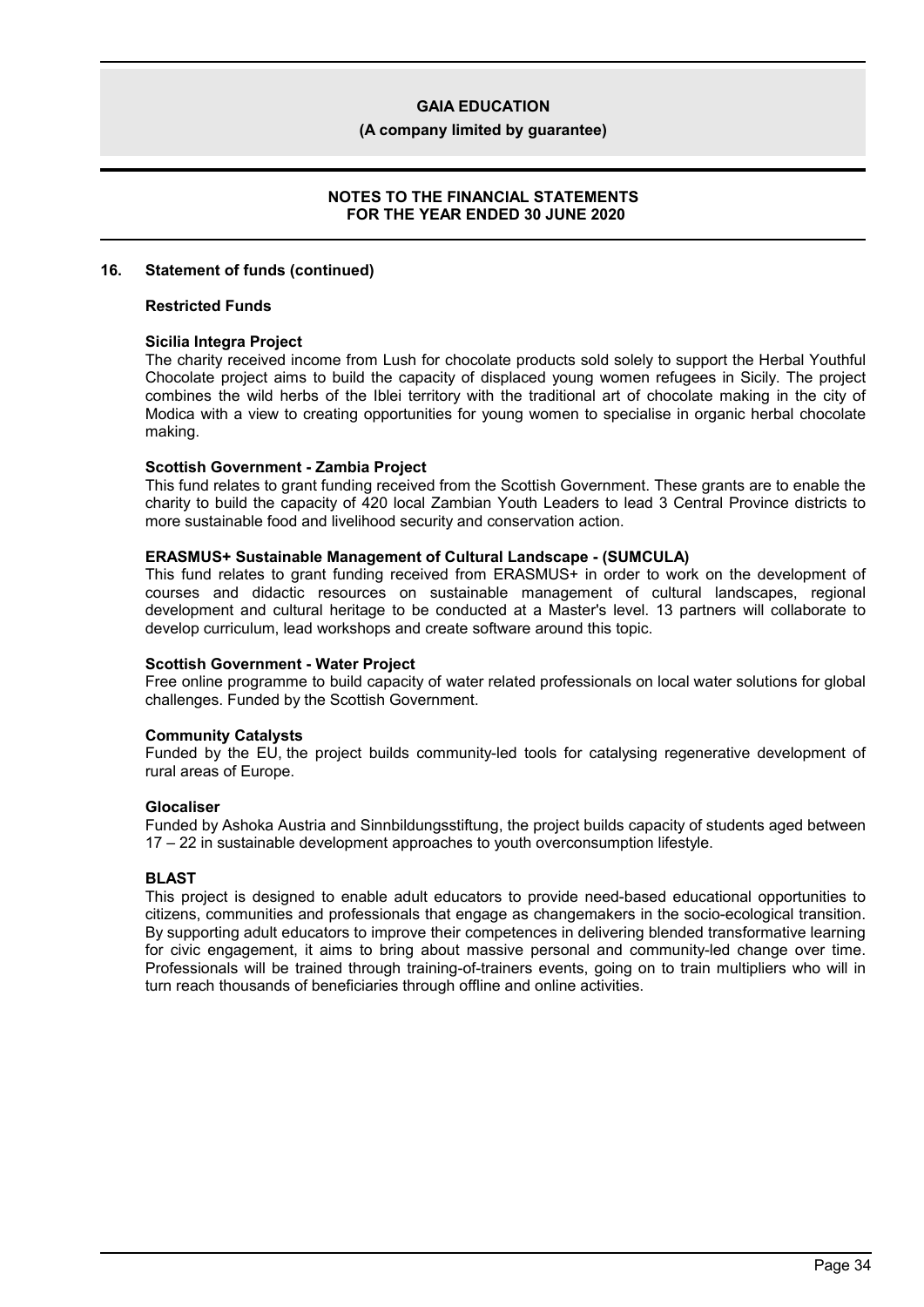# **(A company limited by guarantee)**

## **NOTES TO THE FINANCIAL STATEMENTS FOR THE YEAR ENDED 30 JUNE 2020**

### **17. Summary of funds**

# **Summary of funds - current year**

|                         | <b>Balance at 1</b><br><b>July 2019</b><br>£ | £       | <b>Income Expenditure</b> | Gains/<br>(Losses) | <b>Balance at</b><br>30 June<br>2020<br>£ |
|-------------------------|----------------------------------------------|---------|---------------------------|--------------------|-------------------------------------------|
| General funds           | 271,353                                      | 406,698 | (350,642)                 | (178)              | 327,231                                   |
| <b>Restricted funds</b> | 19,616                                       | 138,673 | (108, 278)                | $\blacksquare$     | 50,011                                    |
|                         | 290,969                                      | 545,371 | (458, 920)                | (178)              | 377,242                                   |

# **Summary of funds - prior year**

|                         | <b>Balance</b> at<br>1 July 2018<br>£ | <i>Income</i> | Expenditure<br>£ | <b>Balance</b> at<br>30 June<br>2019<br>£ |
|-------------------------|---------------------------------------|---------------|------------------|-------------------------------------------|
| General funds           | 163,784                               | 415,421       | (307, 852)       | 271,353                                   |
| <b>Restricted funds</b> | 21,461                                | 149,146       | (150, 991)       | 19,616                                    |
|                         | 185,245                               | 564.567       | (458, 843)       | 290,969                                   |

# **18. Analysis of net assets between funds**

## **Analysis of net assets between funds - current period**

|                               | funds<br>2020<br>£ | <b>Restricted Unrestricted</b><br>funds<br>2020<br>£ | Total<br>funds<br>2020<br>£ |
|-------------------------------|--------------------|------------------------------------------------------|-----------------------------|
| Tangible fixed assets         |                    | 1,871                                                | 1,871                       |
| <b>Current assets</b>         | 50,011             | 396,701                                              | 446,712                     |
| Creditors due within one year | ۰                  | (71, 341)                                            | (71, 341)                   |
| <b>Total</b>                  | 50,011             | 327,231                                              | 377,242                     |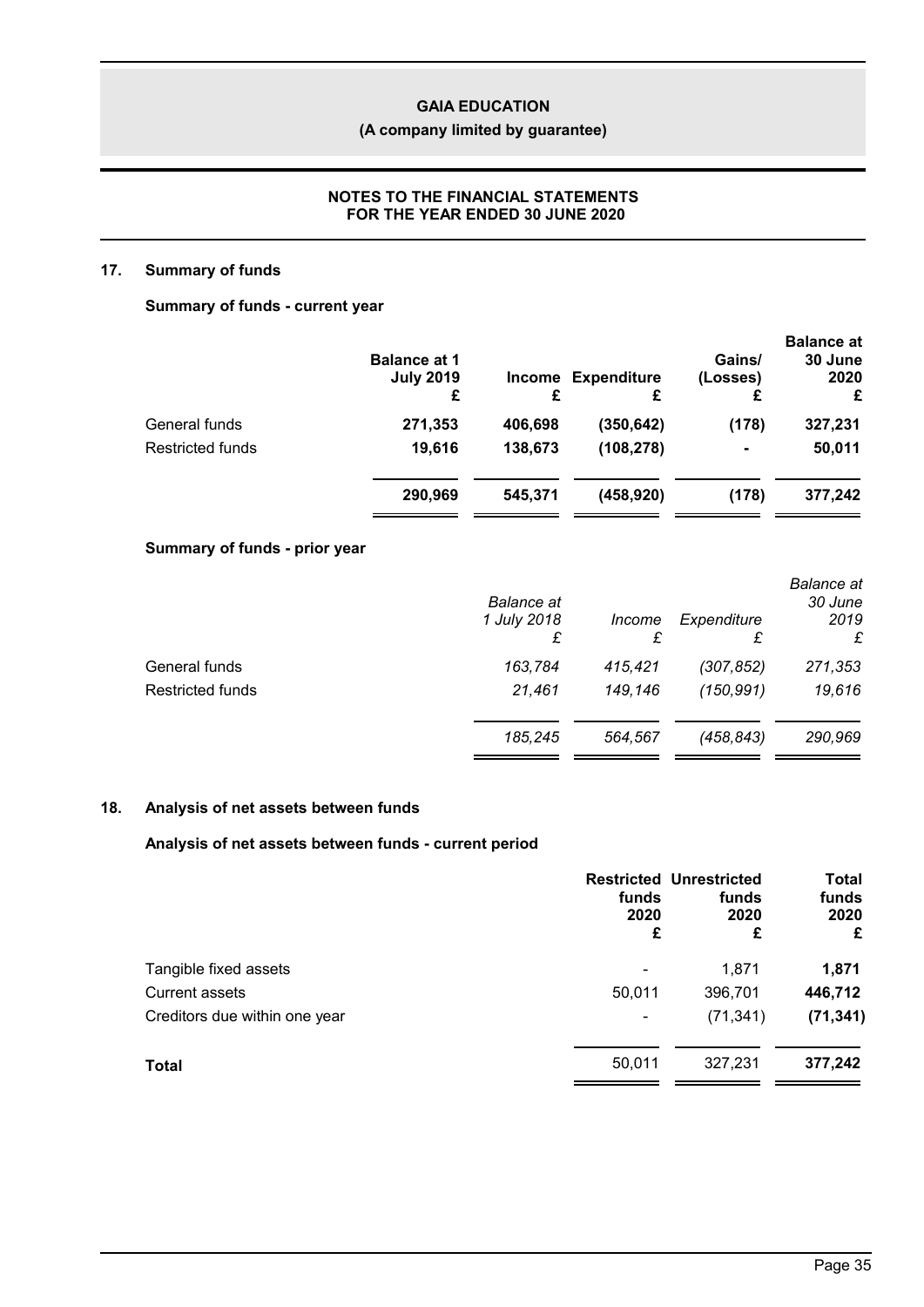# **(A company limited by guarantee)**

# **NOTES TO THE FINANCIAL STATEMENTS FOR THE YEAR ENDED 30 JUNE 2020**

### **18. Analysis of net assets between funds (continued)**

## **Analysis of net assets between funds - prior period**

|                               | Restricted<br>funds<br>2019 | Unrestricted<br>funds<br>2019 | Total<br>funds<br>2019 |
|-------------------------------|-----------------------------|-------------------------------|------------------------|
|                               | £                           | £                             | £                      |
| Tangible fixed assets         |                             | 1,124                         | 1,124                  |
| <b>Current assets</b>         | 19,616                      | 280,894                       | 300,510                |
| Creditors due within one year | ۰                           | (10, 665)                     | (10, 665)              |
| Total                         | 19,616                      | 271,353                       | 290,969                |
|                               |                             |                               |                        |

# **19. Reconciliation of net movement in funds to net cash flow from operating activities**

|     |                                                                      | 2020<br>£ | 2019<br>£ |
|-----|----------------------------------------------------------------------|-----------|-----------|
|     | Net income for the period (as per Statement of Financial Activities) | 86,451    | 105,724   |
|     | <b>Adjustments for:</b>                                              |           |           |
|     | Depreciation charges                                                 | 244       | 281       |
|     | Decrease/(increase) in debtors                                       | 22,698    | (29, 414) |
|     | Increase/(decrease) in creditors                                     | 60,676    | (18, 607) |
|     | Interest received                                                    | (900)     | (698)     |
|     | Net cash provided by operating activities                            | 169,169   | 57,286    |
| 20. | Analysis of cash and cash equivalents                                |           |           |
|     |                                                                      | 2020<br>£ | 2019<br>£ |
|     | Cash in hand                                                         | 437,457   | 268,557   |
|     | Total cash and cash equivalents                                      | 437,457   | 268,557   |